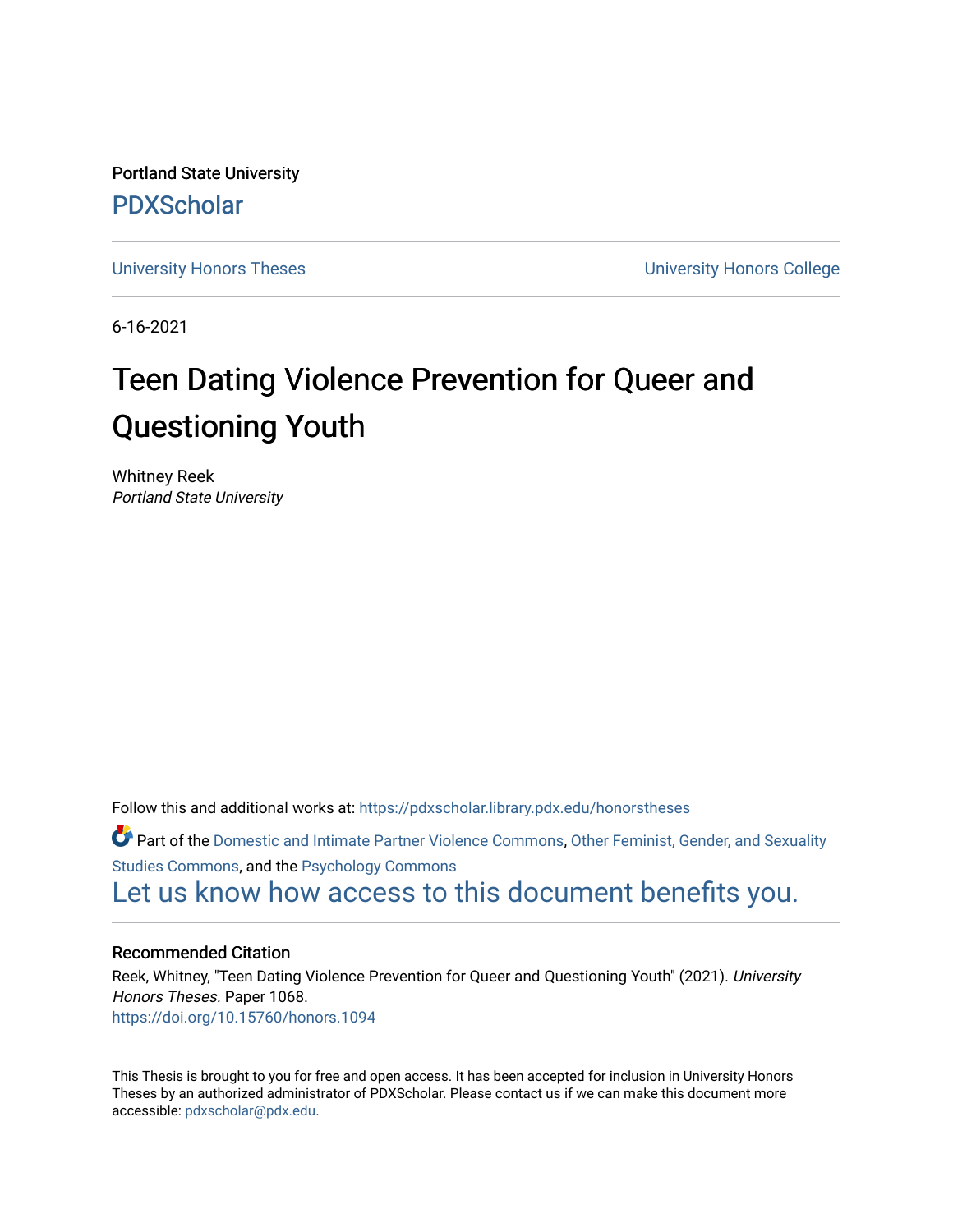# **Teen Dating Violence Prevention for Queer and Questioning Youth**

By

# Whitney Reek

An undergraduate honors thesis submitted in partial fulfillment of the

requirements for the degree of

Bachelor of Arts

in

University Honors

and

Psychology

Thesis Advisor

Eric Mankowski, Ph.D.

Portland State

2021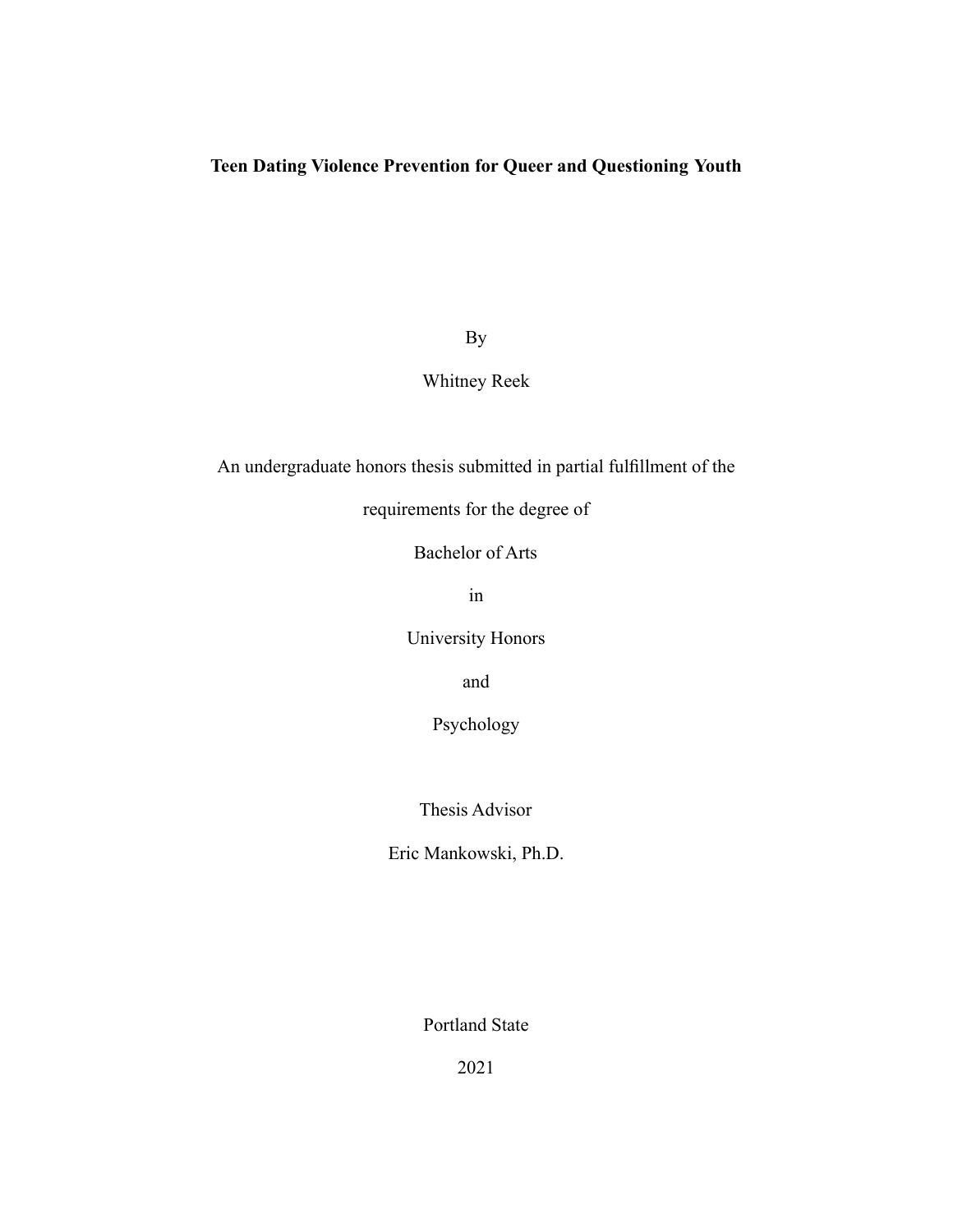#### Abstract

Teen dating violence (TDV) is a prevalent problem among queer and questioning youth, yet research on TDV has not addressed how best to serve this population and current prevention programs do not directly target this population. This literature review compiles information on current TDV prevention programs recommended by the Centers for Disease Control and Prevention (CDC); risk factors for TDV among queer and questioning youth; and social factors that indicate what type of prevention methods may be the most helpful for queer and questioning youth. These risk factors and social factors are then compared to the current TDV prevention programs recommended by the CDC. Through this paper, I advocate for the use of peer-involved prevention that is supported by trusted adults who have been trained in understanding the nuances of TDV among queer and questioning youth.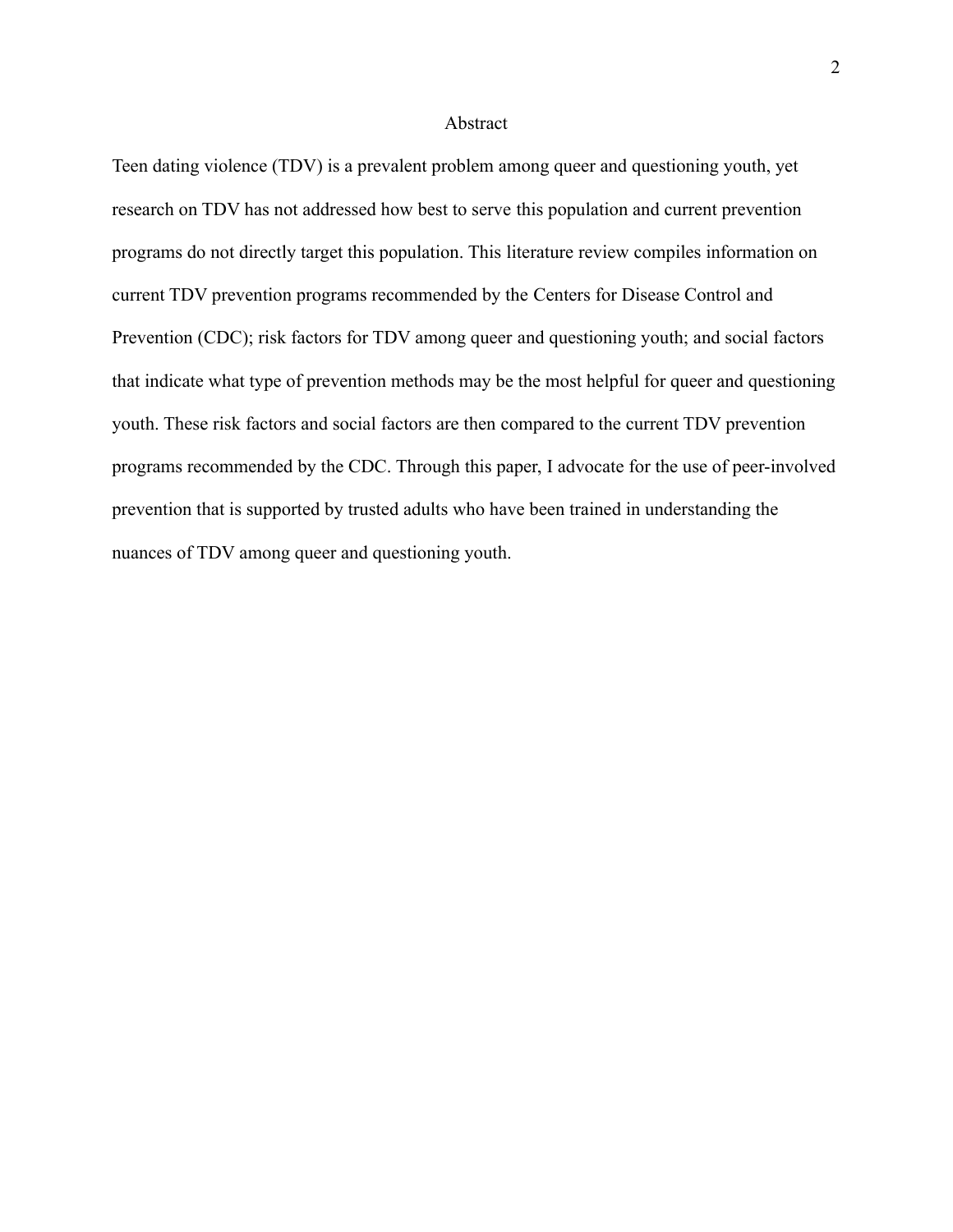#### **Teen Dating Violence Prevention for Queer and Questioning Youth**

#### **Background**

Teen dating violence (TDV) is a prevalent occurrence that takes a large toll on the well-being of our youth. A meta-analysis from 2017 found that 20% of teenagers reported experiencing physical TDV and 9% of teenagers reported experiencing sexual TDV (Wincentak et al., 2017). While the rate of TDV in the general population of teenagers is much too high, researchers have found that queer youth and questioning youth are at an even higher risk for TDV than their heterosexual peers (Blosnich & Bossarte, 2009; Dank, Lachman, Zweig, & Yahner, 2014; Olsen, Vivolo-Kantor, & Kann, 2020). A national survey of high schoolers found 25.8% of queer male respondents, 29% of queer female respondents, 35.7% of male questioning respondents, and 29.4% of female questioning respondents reported experiencing either sexual TDV victimization, physical TDV victimization, or both (Olsen et al., 2020). As in heterosexual populations, dating violence has detrimental effects on queer and questioning youth's mental health, physical health, and satisfaction with life (Blosnich & Bossarte, 2009). The toll that TDV takes on queer and questioning youth can be so damaging, that it can lead to suicidal ideation and behavior (Blosnich & Bossarte, 2012; Smith, 2020).

Despite the high rates of TDV among queer and questioning youth, along with the adverse effects of TDV on the wellbeing of youth, this population has been largely overlooked in current TDV prevention programs and research. The prevalence and detriment of TDV among queer and questioning youth warrants TDV research and prevention programs that specifically target this population. Through this literature review, research is compiled about current TDV prevention programs recommended by the Centers for Disease Control and Prevention (CDC); risk factors for TDV among queer and questioning youth; and social factors that illustrate possible prevention methods that may be particularly helpful for queer and questioning youth.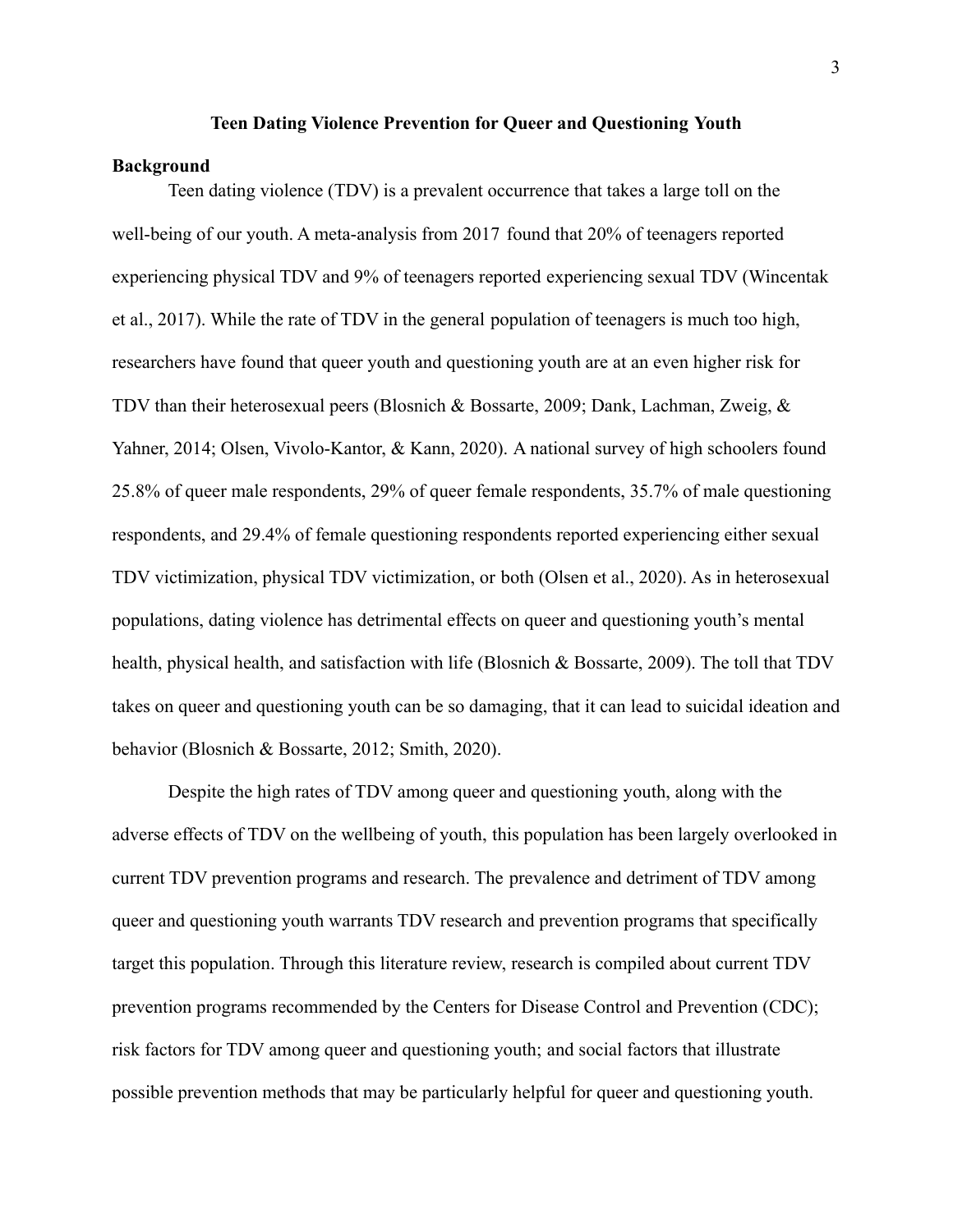The risk factors and social factors gathered from current literature are then compared to current TDV prevention programs. These factors indicate that peer-involved prevention that is supported by trusted, well-trained adults is most likely an effective method of TDV prevention among this population. The comparison of risk factors and social factors for queer and questioning youth with current prevention programs also shows that the TDV prevention needs of this population could be fulfilled by adapting current TDV prevention programs. While terms vary throughout the studies gathered for this literature review, in this paper the term 'queer youth' will be used to describe adolescents and young adults in middle school through college who self-identify with any sexual identity other than straight or who have had non-heterosexual sexual encounters. 'Questioning youth' will refer to adolescents and young adults who are unsure of their sexual identity.

#### **Current Prevention Methods**

The Centers for Disease Control and Prevention (CDC) provides recommendations for current prevention programs for teen dating violence (CDC, n.d.-a). These current preventions include Dating Matters, Green Dot, Coaching Boys into Men, Shifting Boundaries, Safe Dates, Second Step, and Bringing in the Bystander. While none of these prevention techniques are specific to queer youth, they represent the current methods being used in the general prevention of TDV. Reviewing these current prevention programs provides a baseline to compare to the specific needs of queer youth in TDV prevention, which will be discussed and compared later in this paper.

#### *Dating Matters*

Dating Matters, created by the CDC, aims to reduce risk factors for TDV on individual, relationship, and community levels. Their target population is 6th-8th graders, but Dating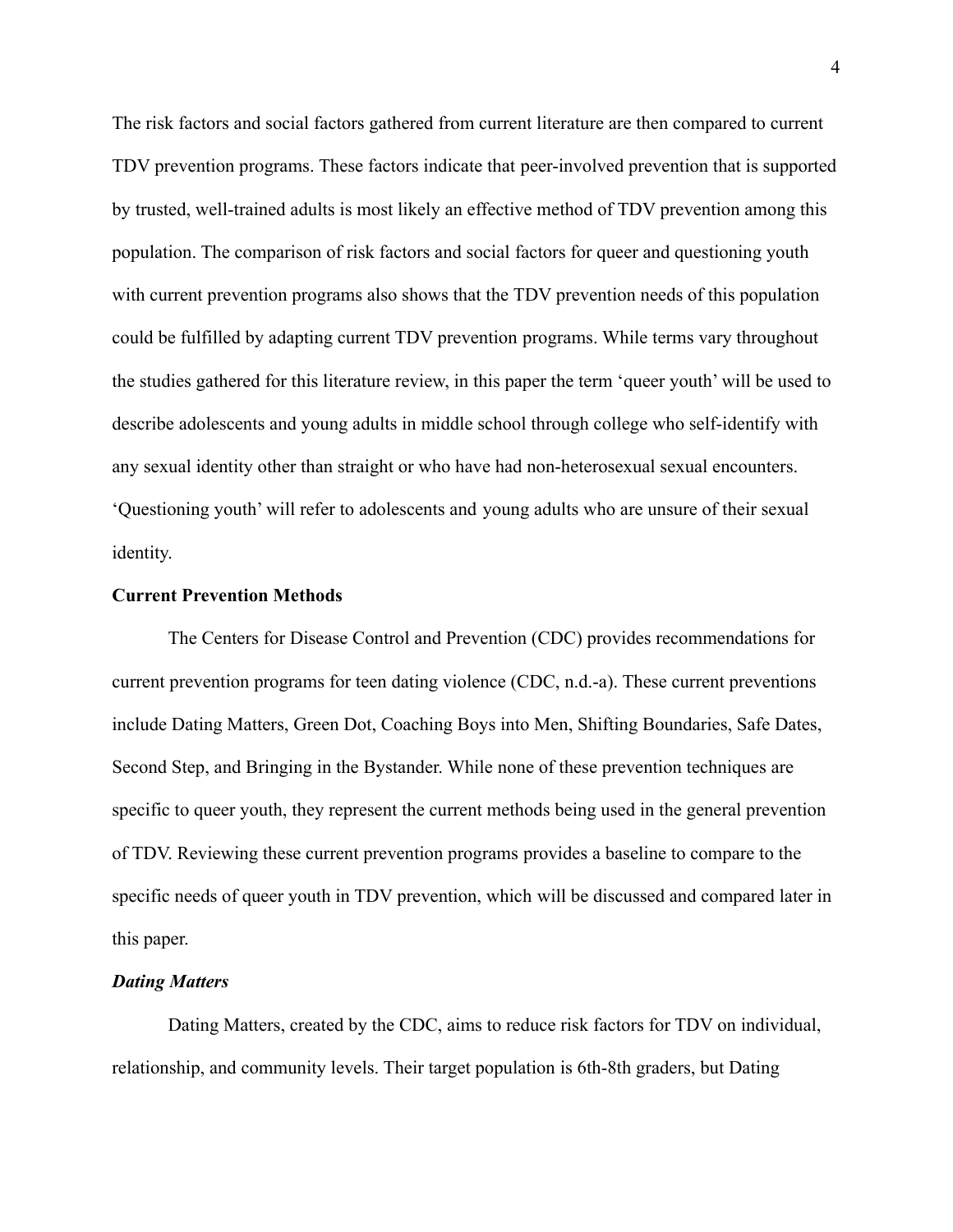Matters also provides information and programming for parents, as well as training for teachers. Through Dating Matters, middle schoolers are educated about healthy relationships, healthy ways to cope with emotions, communication, conflict resolution, and sexual violence. Through education and activities—such as performing plays and creating posters—Dating Matters works towards changing social norms in an effort to create healthier relationships (CDC, n.d.-b).

#### *Green Dot*

Green Dot targets dating violence by training bystanders to intervene in situations that could lead to violence, as well as working to shift community norms. This program provides age-appropriate training in schools from kindergarten through college. The Green Dot program starts in elementary school with a strong focus on bullying. In middle school, Green Dot promotes identity development and begins to introduce dating violence. During high school, students delve deeper into dating violence through a variety of group and individual activities. All levels of school faculty members and trusted adults in high schoolers' lives (such as parents and coaches) are also engaged for this age group. At the college level, Green Dot incorporates bystander action with systemic changes. Green Dot has also been adapted to meet the specific needs of various demographics and organizations. For example, adaptations of Green Dot have been used in the Air Force, Native American and Alaskan communities, South African communities, and women's trade organizations (Alteristic, n.d.).

#### *Coaching Boys into Men*

Coaching Boys into Men utilizes the existing relationship between young athletes and their coaches to change norms—especially for young, male athletes—in an effort to target TDV. Through this program, coaches learn how to talk to their teams about peer violence and dating violence. Subjects that coaches address with their teams include respect, consent, coercion, and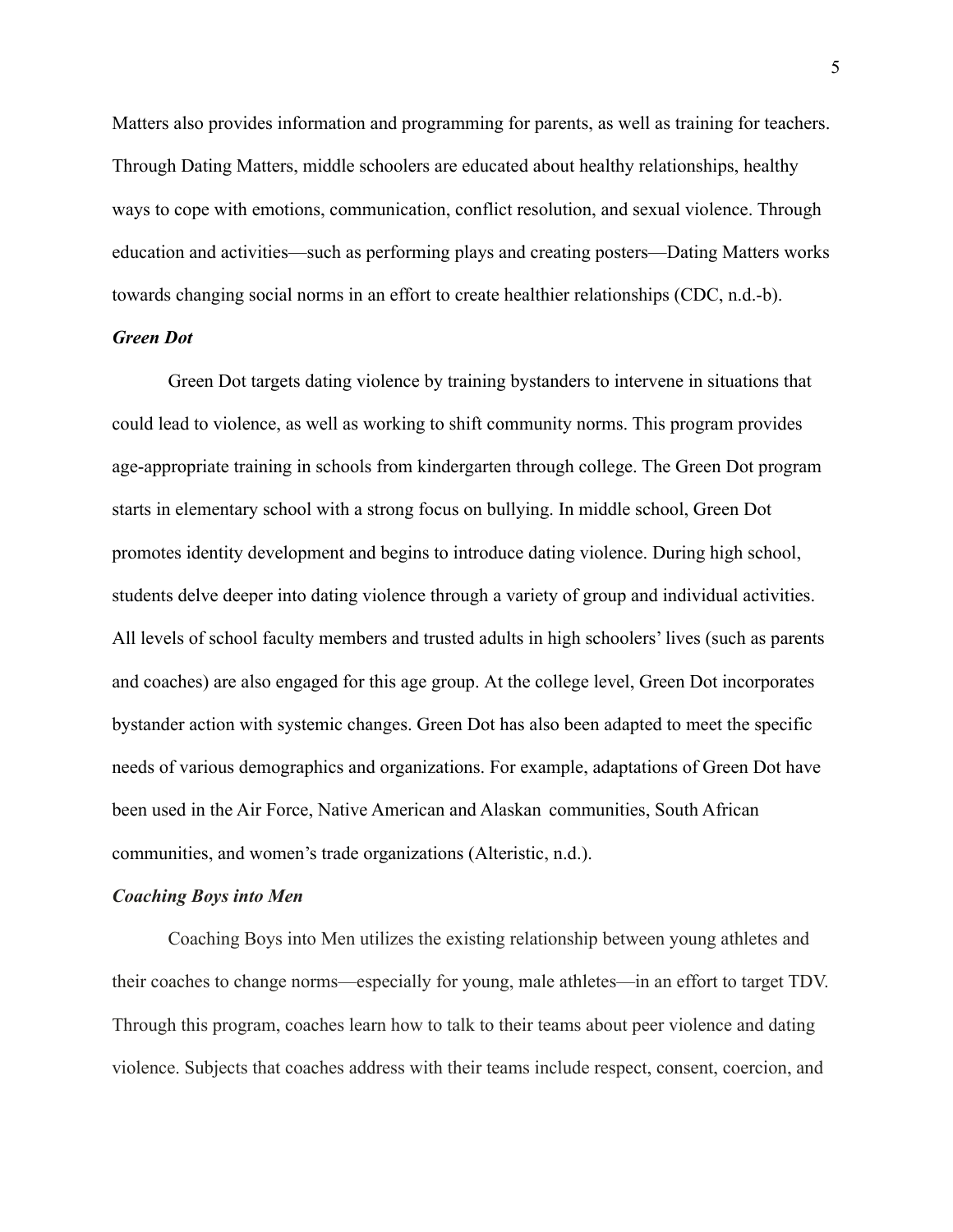violence. Through Coaching Boys into Men, athletes receive peer support from their team members, as well as mentorship from their coaches (Coaching Boys into Men, n.d.).

# *Shifting Boundaries*

Shifting Boundaries targets dating violence, peer violence, and sexual harassment for middle schoolers in 6th and 7th grade. The program provides a curriculum about these forms of violence, as well as promotes bystander action. The Shifting Boundaries program includes an activity in which students create a "hot spot" map of potentially dangerous places in their school, which is shared with the school faculty. Shifting Boundaries also provides TDV training for school personnel (National Institute of Justice, 2012).

# *Safe Dates*

Safe Dates focuses on TDV education for middle school students and high schoolers, but also provides programs for counselors, after-school programs, faith-based programs, and crisis centers. Safe Dates includes a ten-session curriculum that defines abuse and addresses why people engage in abuse behaviors; promotes peer support and bystander action; and educates students on gender stereotypes, coping with anger, communication skills, and sexual assault. During these sessions, students also perform plays about dating abuse and create posters. Information on TDV is also provided for parents (Hazelden Betty Ford Foundation, n.d.).

# *Second Step*

The Second Step program provides a social-emotional curriculum for pre-K to 12th grade. During this program, students have age-appropriate opportunities to learn about empathy, emotions, self-talk, stress management, values, identity development, future planning, bullying, harassment, and healthy relationships. This program also includes at-home materials for parents to talk about with their teenagers (Second Step, n.d.).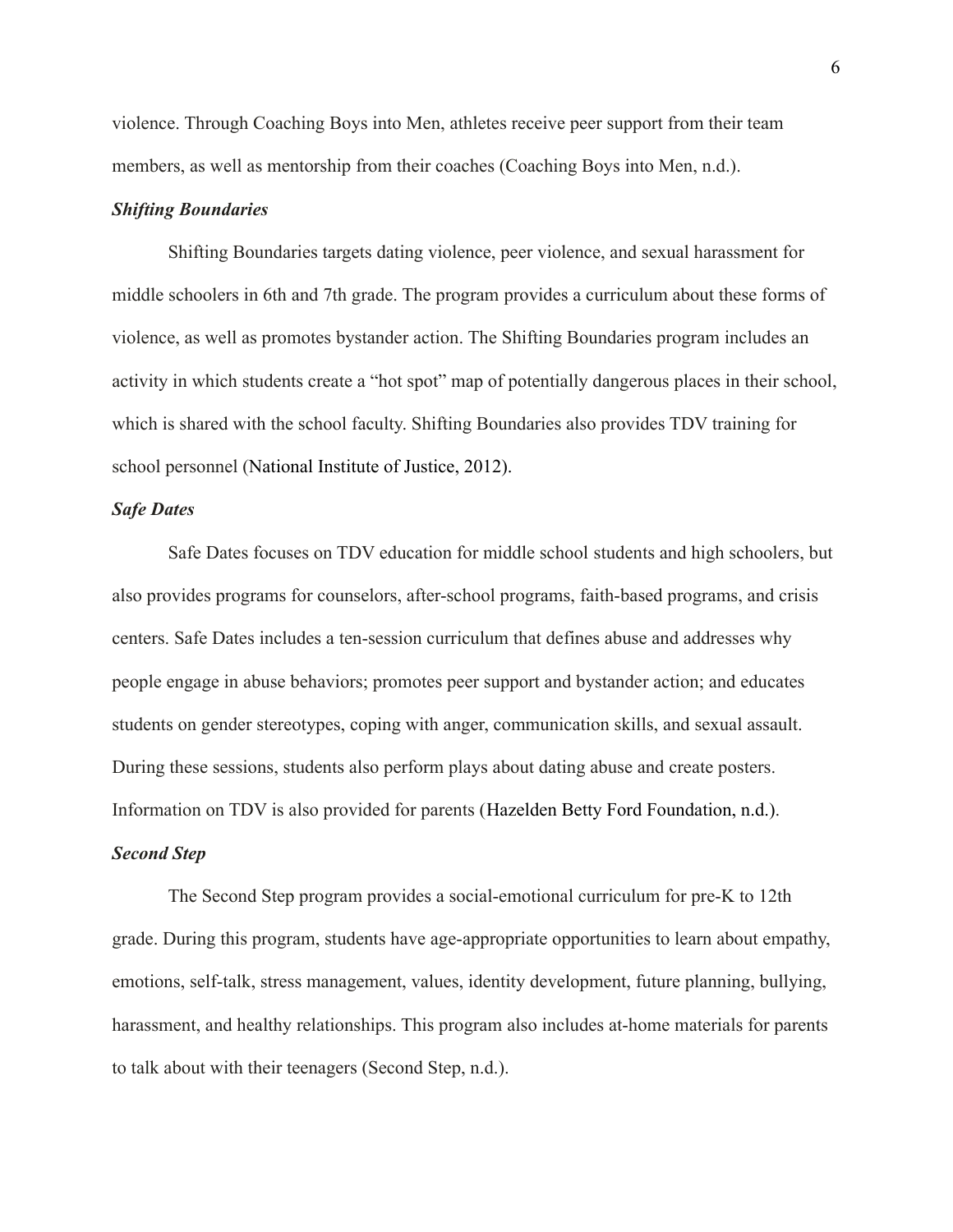#### *Bringing in the Bystander*

Bringing in the Bystander is a TDV program specifically for college students. This program focuses on promoting the idea of community responsibility and teaching students to engage in effective bystander action. The curriculum for Bringing in the Bystander focuses on education about TDV, creating empathy for TDV, and using roleplay to teach students effective ways to step in as a bystander (National Institute of Justice, 2011).

# **Methods**

For this literature review, studies relevant to queer TDV were found through a search on EBSCOhost using the search terms "teen dating violence AND (LGBTQ or lesbian or gay or homosexual or bisexual or transgender or homosexual or queer or sexual minority)." An expander was used on equivalent subjects to LGBTQ, since there are a plethora of labels currently used as labels for the queer community. The same search was run on PsychInfo but no additional relevant results were found. Another search was run on EBSCOhost to gather information on TDV prevention, using the search terms "teen dating violence AND prevention." Relevant articles from these EBSCOhost searches were reviewed. From these articles, risk factors and social factors that were relevant to the prevention of TDV among queer and questioning youth were noted. During this process, two populations within queer youth who were particularly at risk for TDV stood out. These target populations included queer youth who experience bullying and queer youth who are unsure of their sexual identity. Two main forms of prevention for queer youth also emerged: peer-involved prevention and supporting roles for adults. The next sections of this paper will lay out the research that advocates for using these two main supports, as well as describe what these prevention methods could entail in order to target queer youth.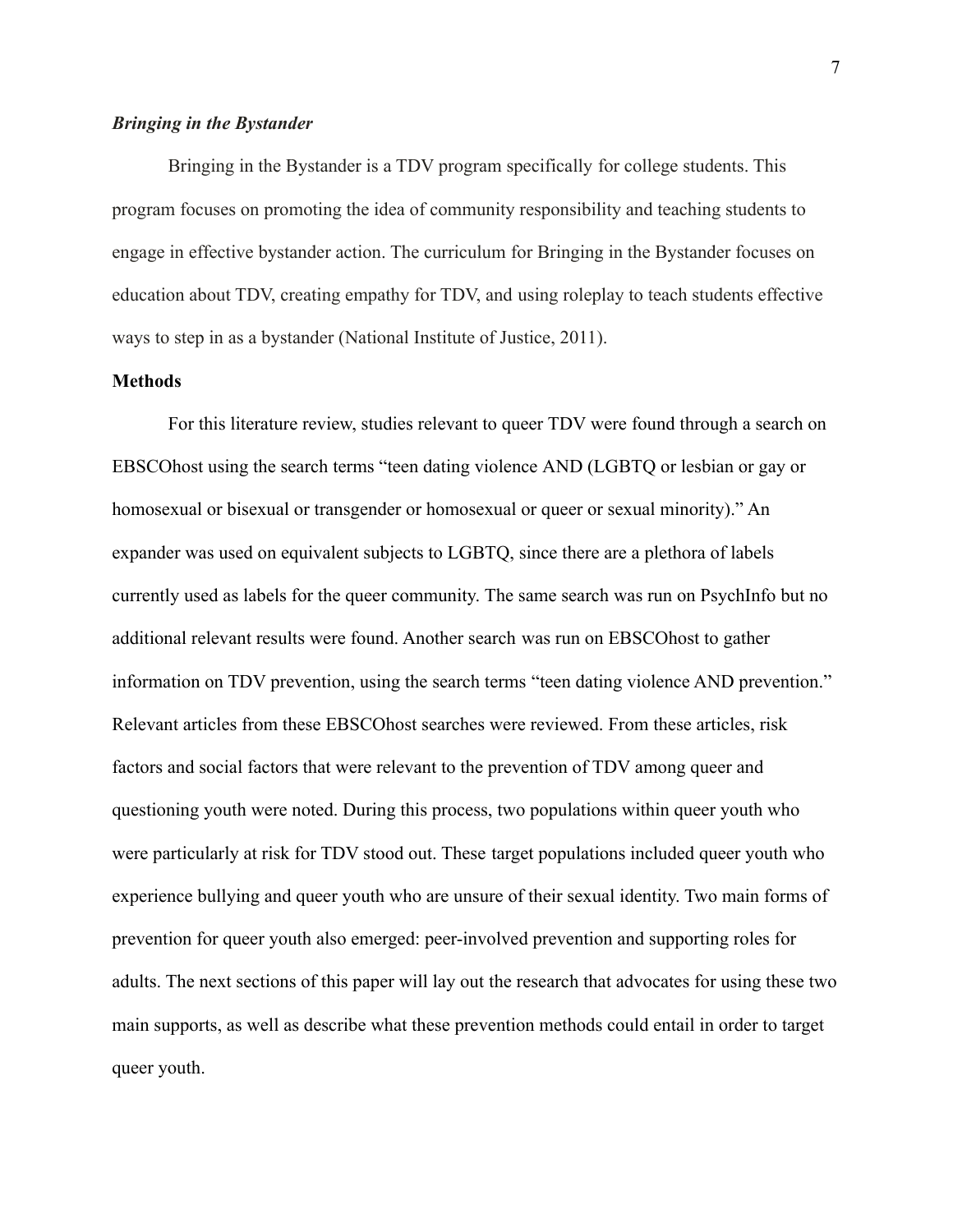#### **Target Populations within Queer Youth**

Within queer youth, who are already more likely to experience TDV, there are two target populations of queer youth who experience an even higher likelihood of being involved in TDV. The first target population is queer youth who experience bullying—especially those who experience sexual harassment and those who face peer victimization throughout many aspects of their lives. The second target population includes youth who are questioning or unsure of their sexual identity. While TDV prevention for queer and questioning youth is important for all youth in this population, special attention should be paid to these sub-groups.

Pearlman and Dunn (2016) conducted a study on bullying and dating violence using data from the Rhode Island High School Risk Behavior Survey. Through their analysis, Pearlman and Dunn found a co-occurrence of bullying, homophobic teasing, and dating violence. Queer students were found to be among the most likely groups to experience one or more of these types of peer victimization. These results show the relevance of bullying, as well as its connection to TDV, among queer youth. Due to the relevance of social norms with bullying and TDV, Pearlman and Dunn advocate for prevention programs that target "underlying patriarchal and heteronormative social norms" (p. 45). Hequembourg et al. (2020) expand upon this co-occurrence of TDV and bullying among queer youth. Hequembourg et al. disseminated surveys and follow-up surveys to 800 participants in Erie County, New York, who were between the ages of 13-15 years old. The participants were asked about their experiences of bullying, sexual harassment (including homophobic teasing), and dating violence. The survey indicated that queer participants were more likely than heterosexual participants to experience all three types of peer victimization. While bullying itself was not found to be a predictor of TDV, sexual harassment was found to be a significant predictor of TDV.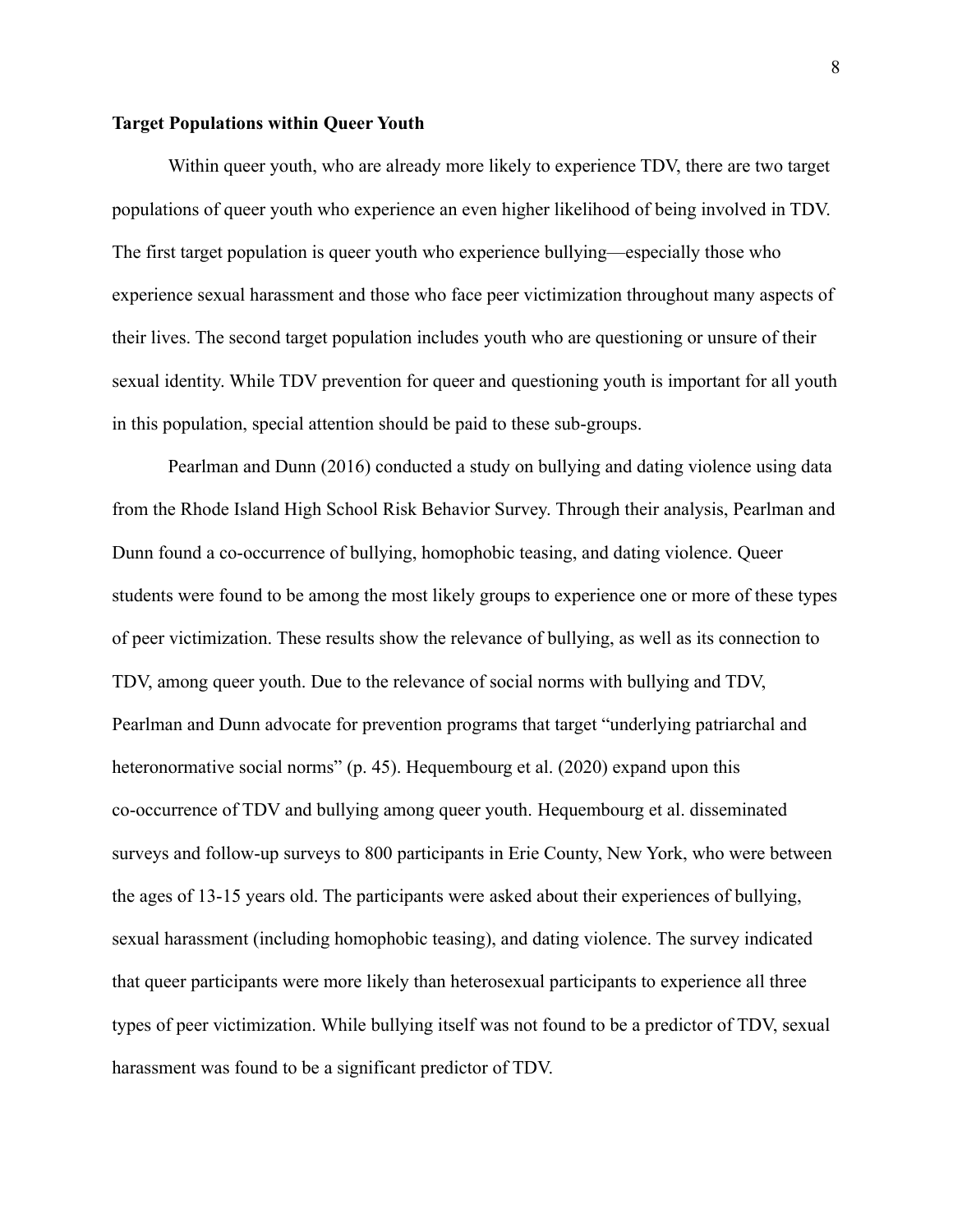The work of Semenza (2021) adds the factor of poly-victimization into the co-occurrence of bullying, sexual harassment, and TDV. Semenza utilized the data from the Urban Institute's 2011-2012 survey titled "Technology, Teen Dating Violence and Abuse, and Bullying in Three States" in order to study poly-victimization. The Urban Institute's survey assessed the rates of cyberbullying, in-person bullying, physical dating violence, psychological dating violence, and online dating violence among 5,647 7th-12th graders attending school in New York, Pennsylvania, and New Jersey. Semenza's analysis of this data concluded that youth who have experienced four or five types of victimization are significantly more likely to perpetrate all three types of TDV, in comparison to youth who experienced three or fewer types of victimization. Semenza suggests that the connection between poly-victimization and TDV is due to youth perpetrating TDV as a coping mechanism for the strain of facing victimization in multiple areas of a youth's life. While Semenza's study is not specific to queer youth, the work of Pearlman and Dunn (2016) and Hequemburg et al. (2020) indicate that queer youth are in a high-risk category for all types of peer victimization, which likely increases their risk of facing poly-victimization. Semenza (2021) demonstrates that targeting queer and questioning youth who are being bullied not only addresses the co-occurrence of bullying and TDV victimization found by Pearlman and Dunn (2016) and Hequemburg et al. (2020), it also targets youth who have been victimized and are, in turn, at a higher risk of perpetrating TDV themselves.

The second sub-group of queer youth that is particularly at risk for TDV are youth who are still figuring out their sexual identity. Youth, of all sexualities, who are unstable in their sense of identity tend to conflate their identity development and experimentation with their dating relationships, which can lead to unhealthy dating behaviors. When youth are focused on their own identity development, they are less focused on shared intimacy goals, which are needed to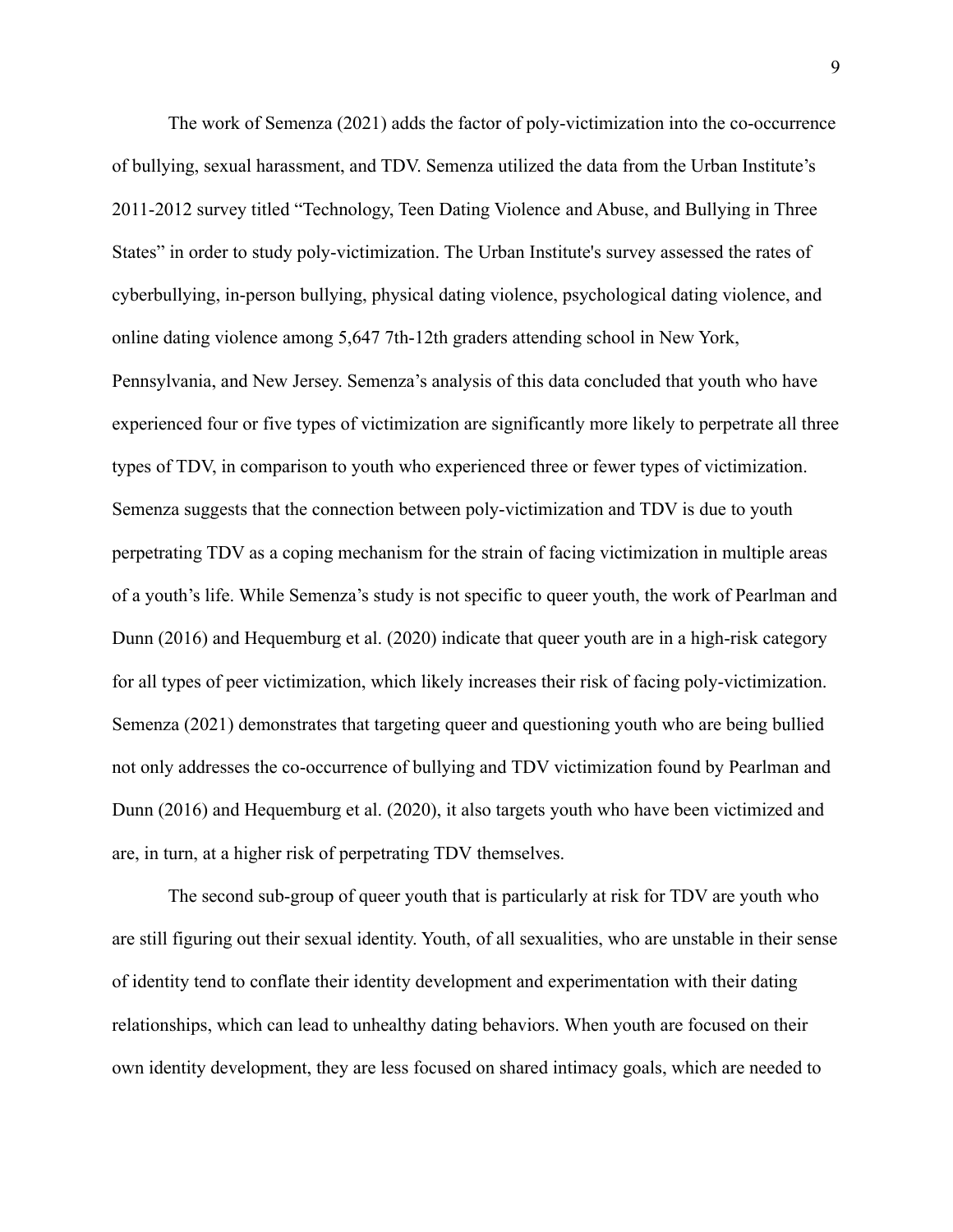foster closeness and trust in relationships. Identity development also often involves experimenting with various risky behaviors—including interpersonal aggression—which can spill over into dating relationships (Wekerle & Wolfe, 1999). As seen in the work of Bruce et al. (2015) and Higa et al. (2014), positive identity development and sexual identity development, are especially important factors in the well-being of queer youth. Olsen et al. (2015) demonstrates that the importance of identity development among queer youth may also translate into higher rates of TDV among questioning youth.

Bruce et al. surveyed 200 queer male youth from Chicago, who ranged from 16-24 years old. The survey consisted of questions about concealment stress, positive identity development, social support, symptoms of depression, internalized homophobia, and experiences of stigma. Through path analysis, Bruce et al. found that positive identity development decreased negative factors for young queer men, such as internalized homophobia. These results indicate that healthy identity development can be a positive and protective factor for queer men. Higa et al.'s work on positive and negative factors in the lives of queer youth also suggests that identity development is particularly important for this population.

Higa et al. (2014) conducted focus groups and individual interviews with 68 queer youth, questioning youth, and "straight allies" from Washington state. These focus groups and interviews were designed to identify the positive and negative factors in the lives of queer and questioning youth that impact this population's well-being. One of the generally positive factors found was identity development. As some participants pointed out, a healthy sense of identity may look different for queer youth but it is still an important part of wellness. For example, flexibility in labels that queer youth use to describe themselves or labels that are more nuanced (such as pansexual or queer), may not seem to indicate a stable sense of identity to the outside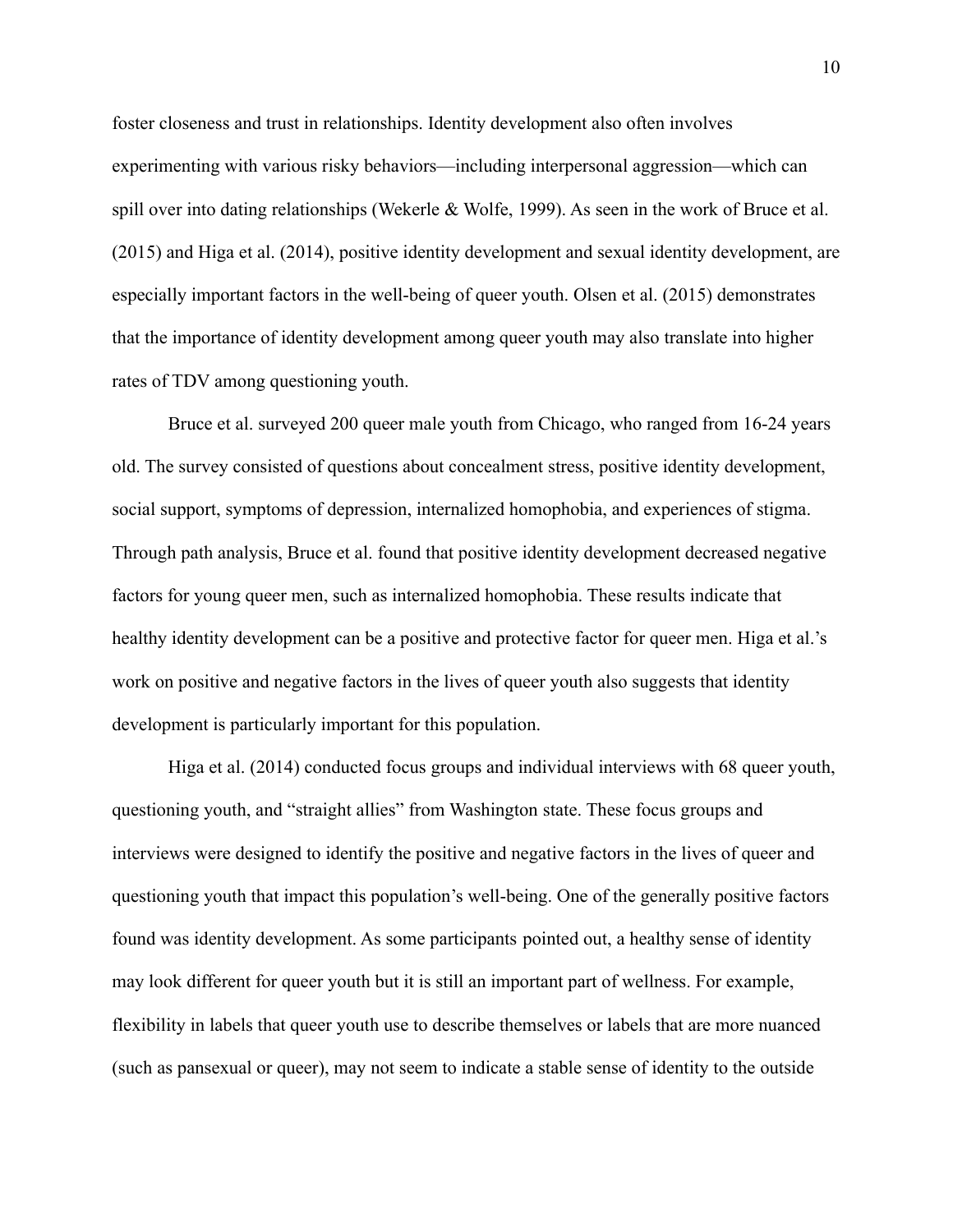observer, but this flexibility and nuance allows queer youth to have a sense of control over their identity and the way others view them. Overall, participants reported that identity development and an ability to self-identify with labels have a positive impact on the wellness of queer youth.

Olsen et al.'s analysis (2015) of the nationally conducted 2015 Youth Risk Behavior Survey (YRBS) demonstrates the connection between positive identity development and TDV, especially among young men. The YRBS was conducted among 9th-12th graders across the United States and included questions on sexual identity, as well as the occurrence of physical and sexual TDV victimization. Olsen et al. found that 35.7% of young men who were unsure of their sexual identity reported TDV victimization, compared to 25.8% of young, queer men and 8.3% of young, heterosexual men. These results indicate that male questioning students are significantly more likely to experience TDV victimization than queer or heterosexual students. Overall, the work of Bruce et al., Higa et al., and Olsen et al. indicates that identity development is particularly important for the well-being of queer and questioning youth, and also impacts the rates of TDV victimization among youth who are not yet stable in their identity. The extremely high rates of TDV among young men who are unsure of their sexual identity demonstrates a need for special attention to be paid to this population within the larger work of TDV prevention for queer and questioning youth.

## **Peer-Involved Prevention**

Research on TDV among queer and questioning youth shows that peer involvement may be an especially important aspect of TDV prevention for this population. Peer-involved prevention can take many forms. Some of these forms of peer-involved prevention include engaging generalized peers in changing norms (such as school-wide TDV prevention programs) or targeting a specific group of peers to change the norms within that community or support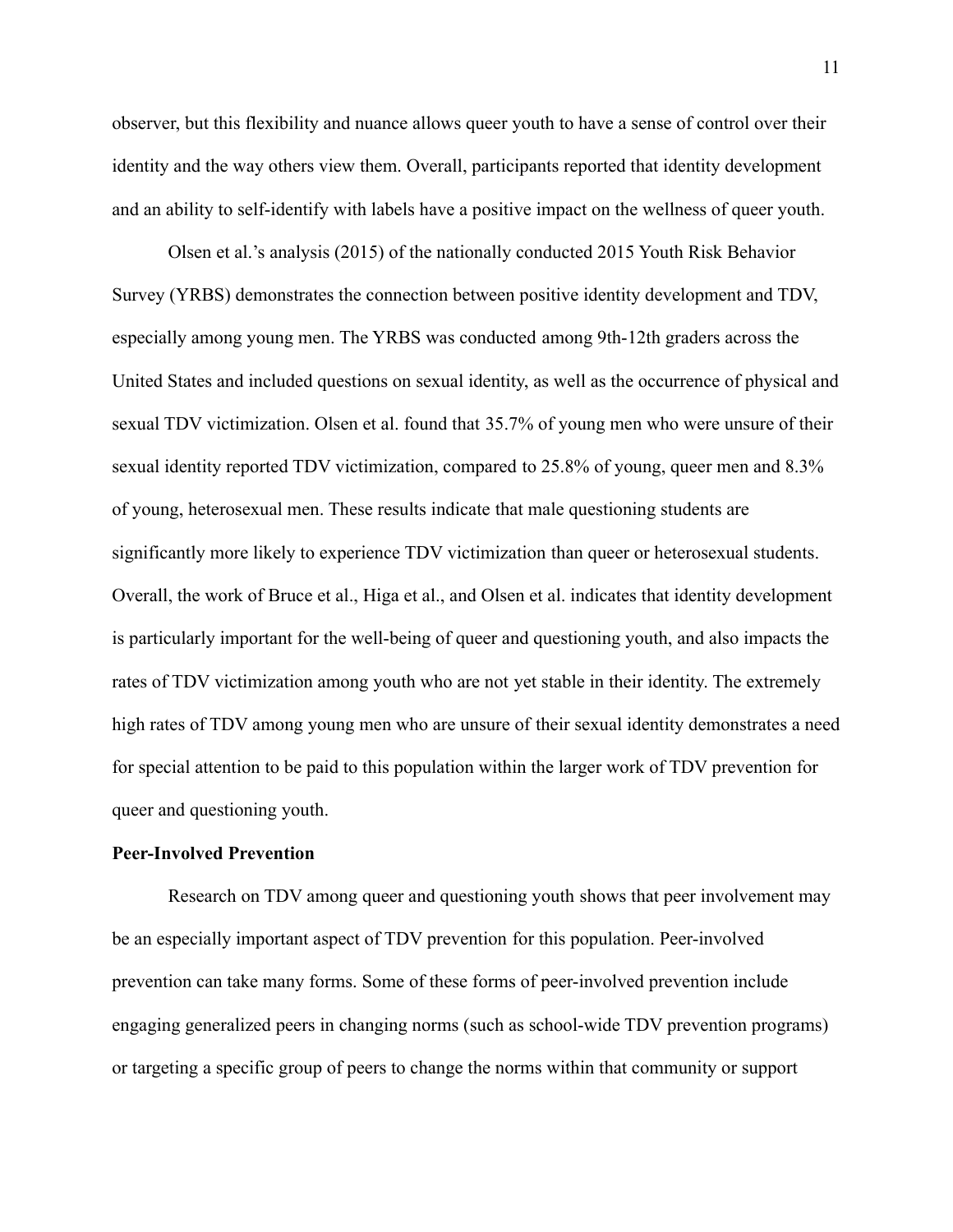network (such as TDV prevention programs in a queer organization). In this section of the paper, I advocate for peer-involved prevention on a large scale to change norms in schools and broader society, but I also promote the use of specific peer-involved prevention to target the support networks of queer youth. For example, queer youth may benefit from TDV prevention training within a Gay-Straight Alliance (GSA) program that is already active in a school, where queer youth already have formed a social support network that can be leveraged for TDV prevention. The following research shows that using peer-involved prevention can be important for making queer youth feel comfortable reaching out for help when they experience TDV. In addition, peers and support networks can be either a positive or negative influence on queer youth's involvement in TDV, which demonstrates the importance of creating healthy support networks for queer youth that promote healthy relationships.

Dank and et al.'s research shows that queer youth are more comfortable reporting their experiences of TDV with their friends, rather than with adults in their lives (2014). Dank et al. conducted a survey about TDV at ten middle schools and high schools in New York, Pennsylvania, and New Jersey, all of which have ongoing anti-bullying and TDV prevention programs. When the data between heterosexual and queer students were compared, they found that only 8% of heterosexual participants who experienced TDV reached out for help, while 18% of queer participants who experienced TDV reached out for help. While the rates for seeking help are relatively low, the results from this population of students demonstrate that queer youth are more likely to seek help for TDV, but the researchers note that queer youth are much more likely to reach out to friends, rather than adults. This propensity to reach out to friends is further explained by the distrust many queer teens feel with adults and institutions, as is further explored by Higa et al. (2014).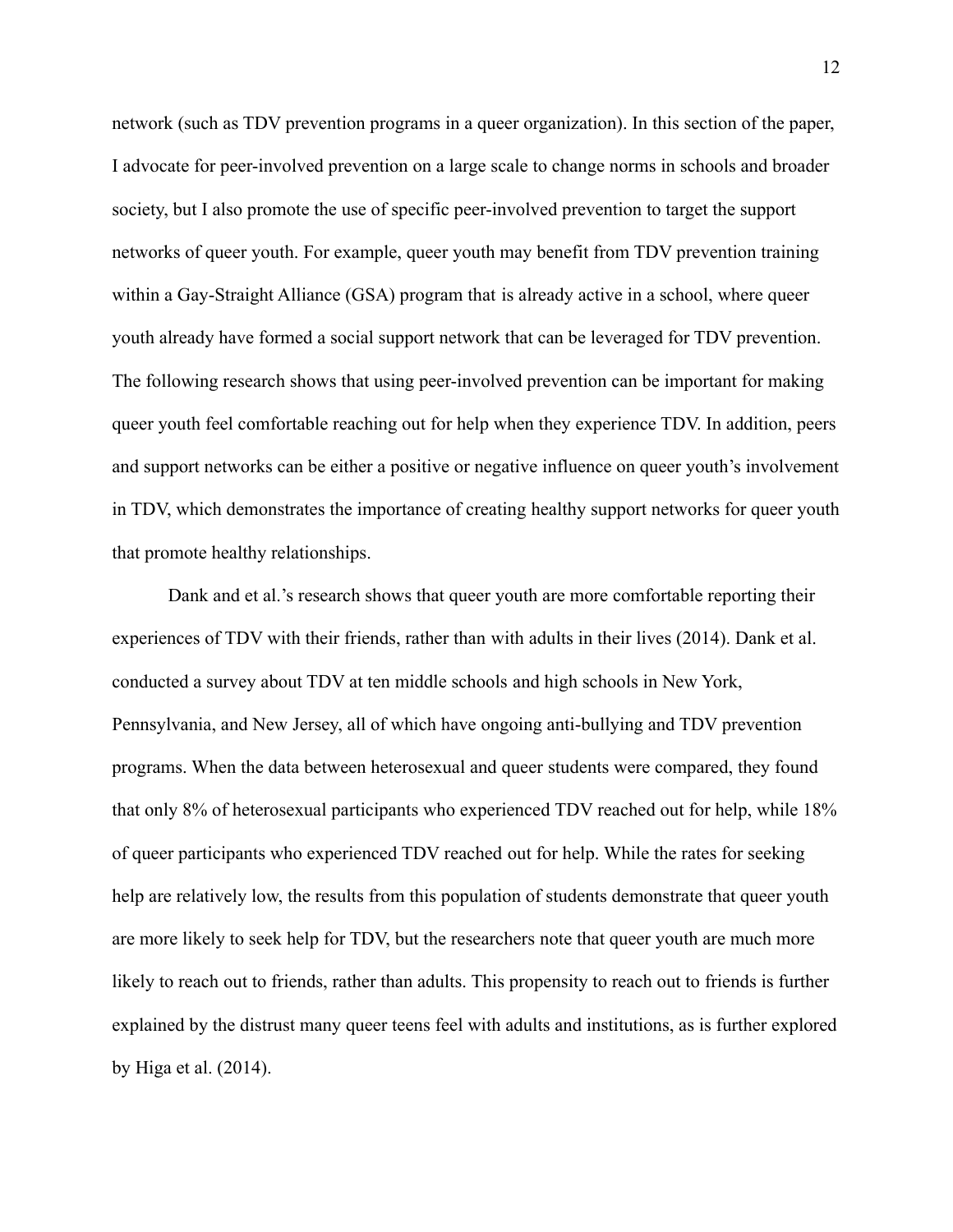Through focus groups and interviews, Higa et al. (2014) categorized the positive and negative factors in queer and questioning youth's lives that impact the well-being of this population. While factors such as identity development, peers, and involvement in the queer community were found to be positive factors for the majority of queer and questioning youth, factors such as family, school, religious organizations, and community/neighbors were found to be negative factors in the majority of queer and questioning youth's lives. Higa et al. note that the factors that queer and questioning youth were more likely to have negative associations with, were the same people and institutions that youth are expected to go to for support. Within the context of TDV, and in conjunction with the work of Dank et al. (2014), this research points to queer and questioning youth being less likely to reach out to normally trusted adults, due to the discrimination they face at home, at school, in religious organizations, and within their wider communities and neighborhoods.

Beyond providing a comfortable environment for reporting, peers can also influence the occurrence of TDV among queer youth—indicating another reason that peers should be involved in TDV prevention. Jones and Raghavan (2012) research how queer college students' experiences of dating violence are affected by their support networks. This study surveyed 57 queer undergraduates, who were paired with 57 heterosexual undergraduates. Each of the pairs was deemed demographically similar. Surprisingly, Jones and Raghavan's results did not align with previous research that has shown a correlation between male participants' dating violence perpetration and the perpetration of dating violence by members of the male participants' support networks. This was true of straight and gay men in the study. Interestingly, however, there was a significant correlation for lesbians. As the rates of dating violence perpetration increased among the men in lesbians' support networks, lesbians were more likely to also perpetrate dating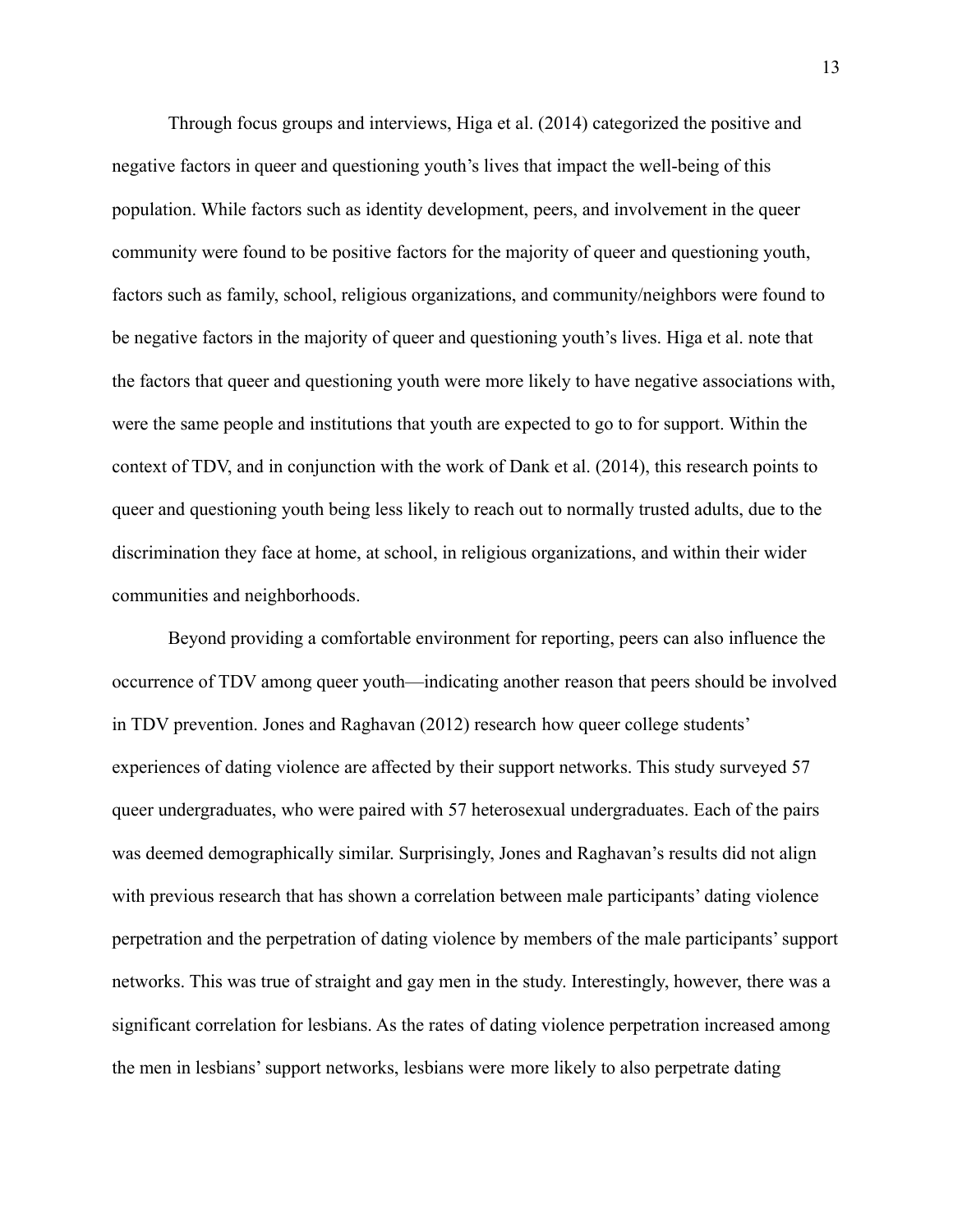violence. Lesbians were also more likely to experience sexual coercion if their female social supports had experienced sexual coercion. Jones and Raghavan suggest that same-gender modeling between lesbians and their female social supports might be enhanced because they are more likely to not only be the same gender, but to also hold the same sexual identity—as many lesbians' female friends are also lesbians. Jones and Raghavan also discuss the way lesbians, in particular, tend to be hesitant to speak out about dating violence because they fear anti-queer groups will use this as negative propaganda. The researchers suggest that the fear of talking candidly about dating violence within their community has kept lesbians from sufficiently supporting each other in regards to dating violence. This phenomenon leads Jones and Raghavan to advocate for targeting social support networks as part of dating violence prevention for young queer people, especially lesbian support networks.

Finally, proactive bystander action within the support networks of queer youth may be a valuable form of TDV prevention within this population. Banyard et al. (2020) surveyed students at 25 New England high schools about bystander action, with an emphasis on proactive bystander action and empathy. The study found that students who are at risk for TDV victimization themselves—including female students, queer students, and students that experience symptoms of depression—are more likely to take proactive bystander action. These findings demonstrate that students who are at risk for TDV victimization themselves, such as queer youth, feel more empathy for TDV and are more likely to attempt to prevent TDV. Due to these results, Banyard et al. advocate for TDV prevention training within peer groups as a means of changing norms within their social circles and increasing proactive bystander action.

While the findings of Jones and Raghavan (2012) indicate that queer youth's social support networks can be negatively influential in the occurrence of TDV among queer youth,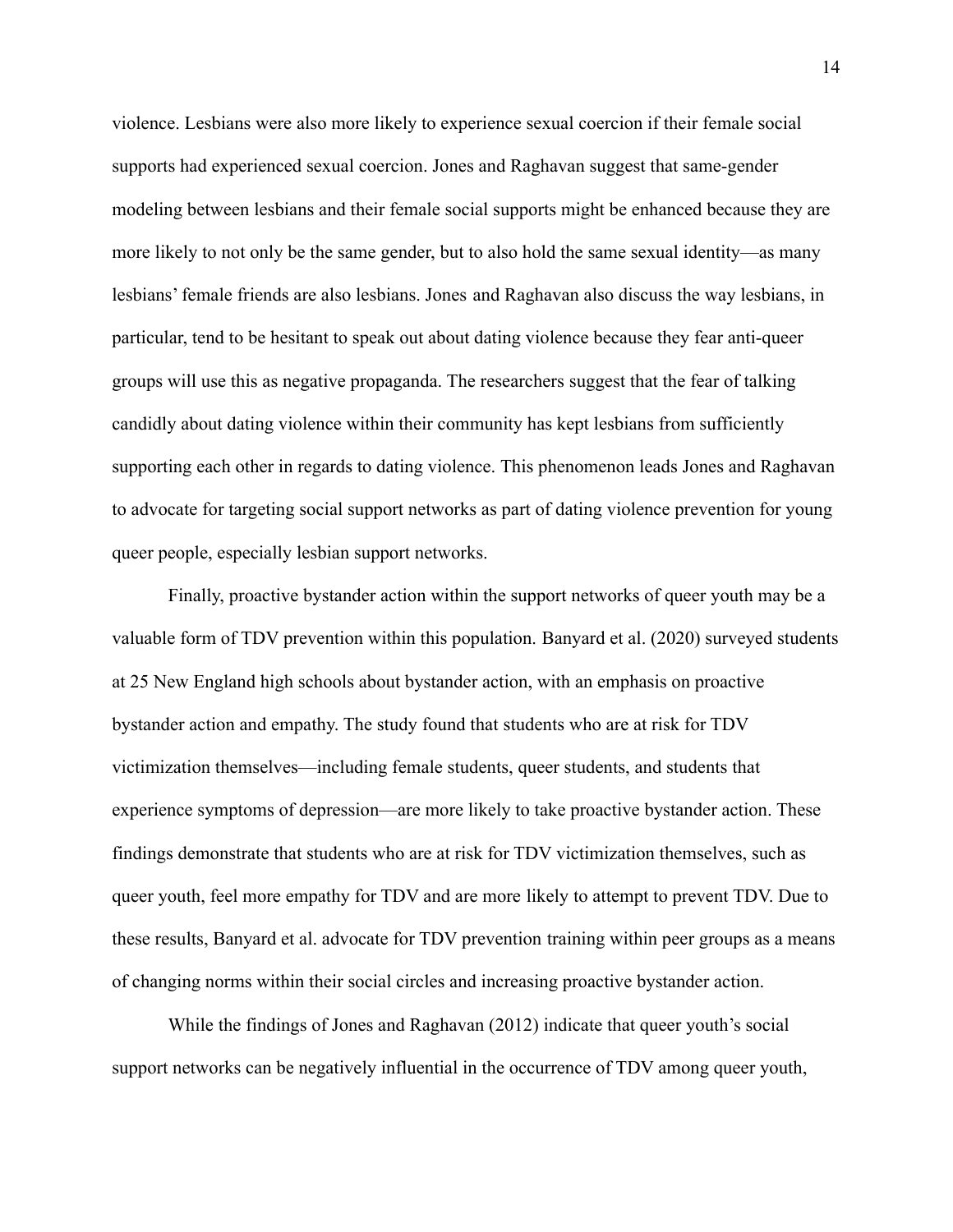Barnyard et al.'s findings indicate that peers in these support networks can also be an asset in TDV prevention. Because queer peers within queer youths' support networks already possess increased empathy for TDV, due to their own risk for TDV victimization, they have an increased potential to be proactive bystanders within their peer groups. The task at hand for adults who are involved in the effort to prevent TDV among queer and questioning youth is to help foster healthy support networks for queer youth. With the support of adults, members of healthy, queer support networks should be able to turn their own risk for TDV into a motivator to engage in proactive bystander action, rather than letting their TDV experiences become the norm within their community. The next section of this paper will delve into the ways that adults can support peer-involved prevention for TDV among queer and questioning youth.

#### **Roles for Adults**

While peer-involved prevention is an important way for queer youth to feel comfortable talking about their TDV experiences, as well as an integral component of changing the norms within queer youths' support networks, peer-involved prevention also requires the involvement of trusted adults who are educated in the nuances of TDV among queer and questioning youth. In their literature review about prevention and intervention for TDV among queer youth, Anater and Dion (2019) promote the involvement of school personnel in working to change norms throughout their schools to make queer youth more comfortable in general. They also advocate for school psychologists to become better versed in helping queer youth navigate healthy relationships. Anater and Dion suggest school psychologists could conduct individual and group counseling that focuses on teaching queer youth healthy ways to deal with conflict in their relationships and helping queer youth develop a positive sexual identity.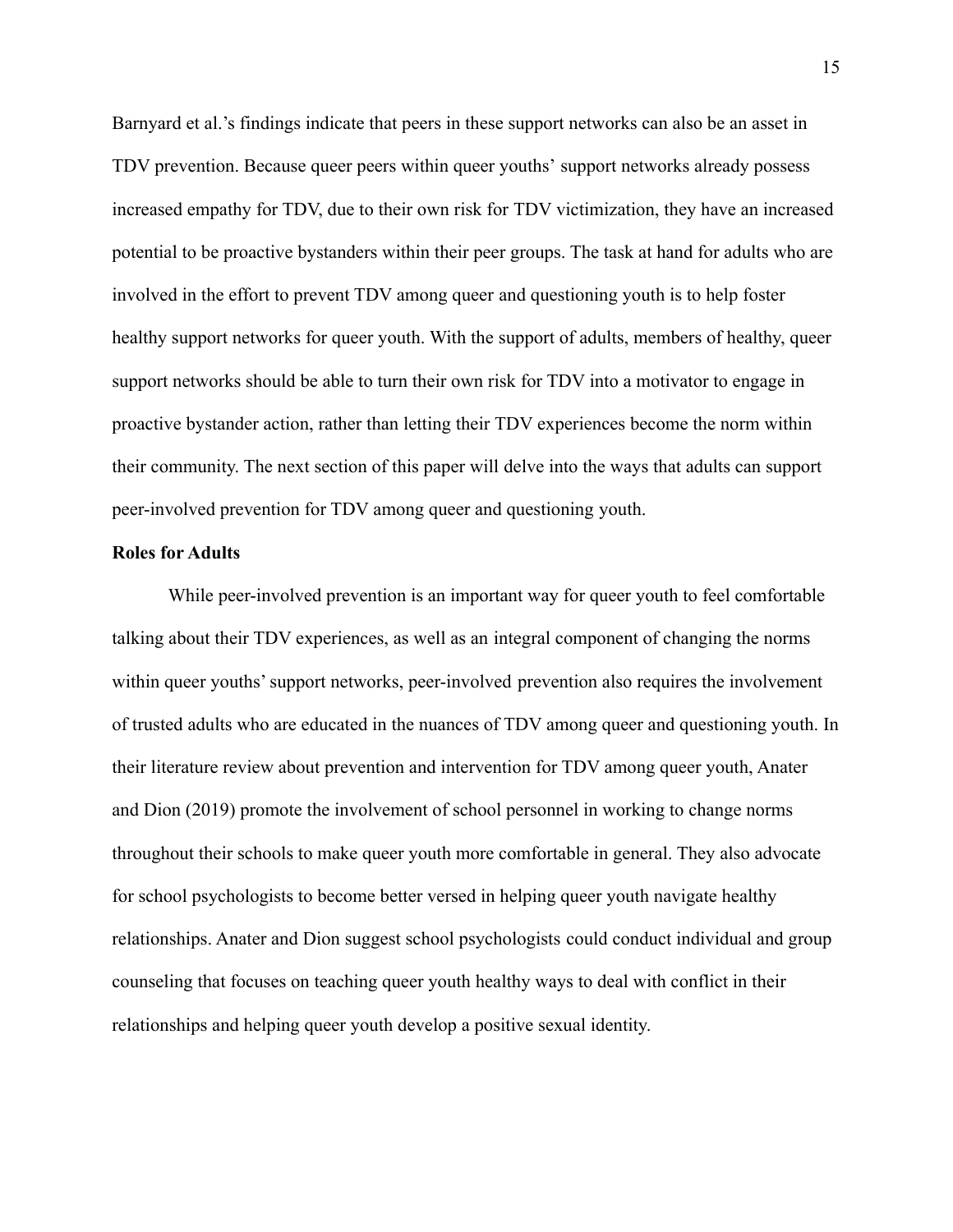While direct services by school psychologists could be positive for queer youth, there are also opportunities for adults to more subtly support healthy mindsets about relationships in social support networks that already exist for queer youth. Many adults are already in roles that can be leveraged to support peer-involved prevention. These roles include facilitators of already existing school or community-based queer support groups, school personnel of all levels who engage with queer peer groups, or staff at residential homes, for example. In order to sufficiently fill these roles though, adults involved in TDV prevention among queer and questioning youth need to understand the legitimacy of TDV experiences among queer and questioning youth, as well as the nuances in TDV among this population.

Two factors that prevent adults, particularly school personnel, from fulfilling these roles are their lack of training and their plethora of other work responsibilities. Edwards et al. (2020) conducted focus groups with 22 school personnel from New Hampshire, including counselors, nurses, social workers, and teachers. During these focus groups, the researchers facilitated conversations about the school personnels' comfort level and ability to address TDV within their schools. The school personnel discussed feeling unprepared to deal with TDV due to a lack of training, as well as feeling like they were too overwhelmed with their other work responsibilities to be able to give TDV adequate attention. Edwards et al. suggest that school personnel undergo training that addresses specific tactics for TDV interventions, as well as provides general education on TDV. They also reiterate the importance of all school personnel receiving training about TDV. This would allow school personnel to support each other, as well as prepare all personnel in case a student is only comfortable talking to a specific faculty member. The following studies provide significant factors that adults should be educated in while undergoing training in queer TDV prevention.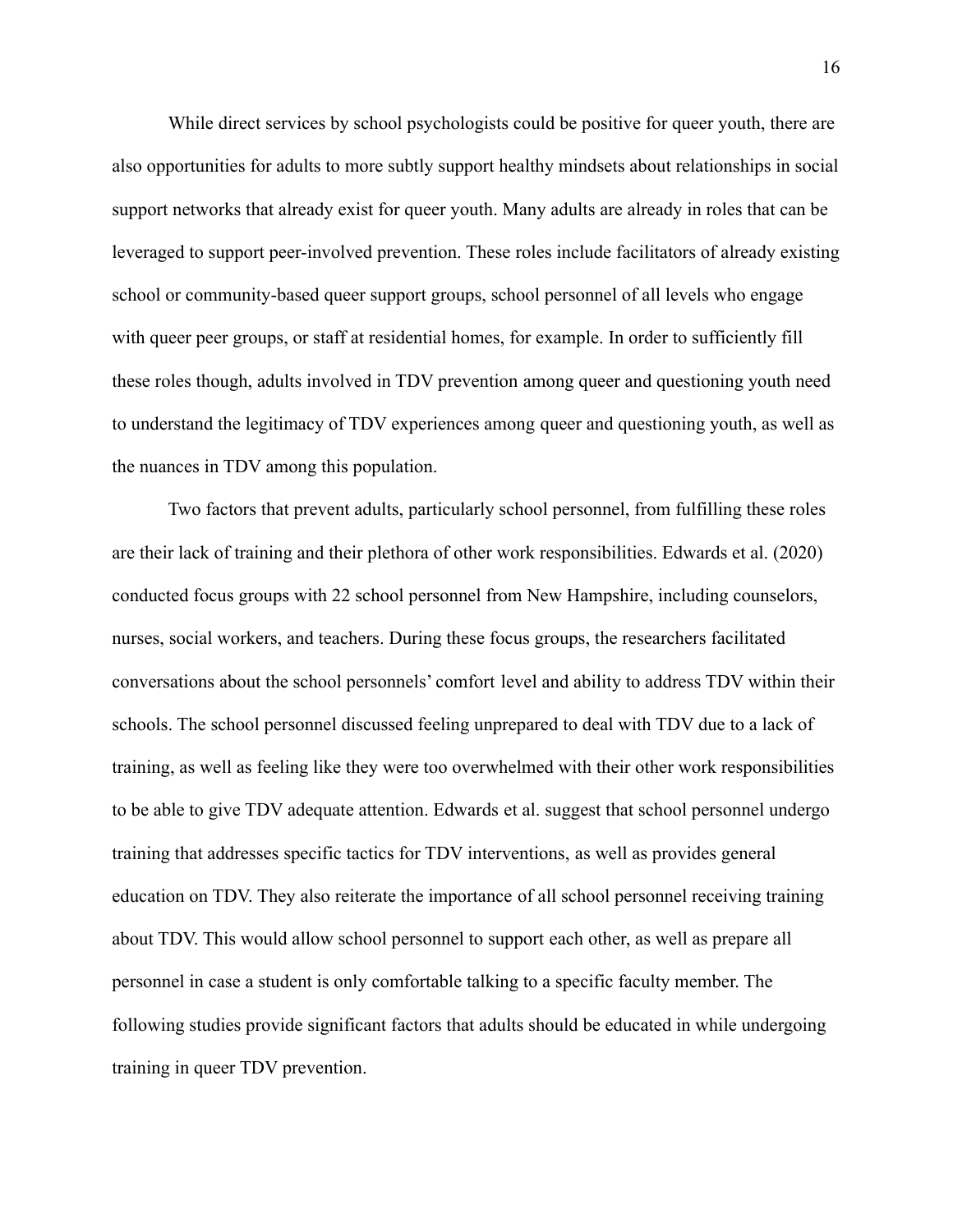When adults who are involved in TDV prevention for queer and questioning youth are trained, they first and foremost need to understand diverse sexualities and take queer relationship dynamics seriously. Bermea et al. (2018) conducted a series of interviews with staff at a residential foster care home for teen mothers. The interviewers focused their conversations on the romantic and sexual relationships that young women at the home had with other women. While many of these young women were currently in same-sex relationships, their history of having children with men overshadowed the staff's ability to take their current same-sex relationships seriously. In general, the staff did not understand the young womens' fluid sexualities and, in turn, did not view the dating violence within their current same-sex relationships seriously. While the religious background of the residential foster care home may have contributed to the staff's views of the young women's relationships, the study does bring to light the importance of adults' understanding of queer relationships and sexual fluidity when addressing TDV among queer and questioning youth.

Another nuanced factor of TDV among queer and questioning youth that adults who are involved in prevention should be trained to understand and address is the occurrence of perpetration and victimization for both partners. In an extensive literature review about TDV, Wekerle and Wolfe (1999) discuss the differences seen in the dynamics of dating violence among youth versus the dynamics of intimate partner violence among adults. TDV often involves a general coercive and violent dynamic, but it is not until adulthood that separate perpetrator and victim roles fully develop in relationships. While Wekerle and Wolfe's literature review was not specific to queer youth, the work of Dank et al. (2014) shows that the obscured lines between the roles of perpetrator and victim in TDV are also acutely relevant among queer youth.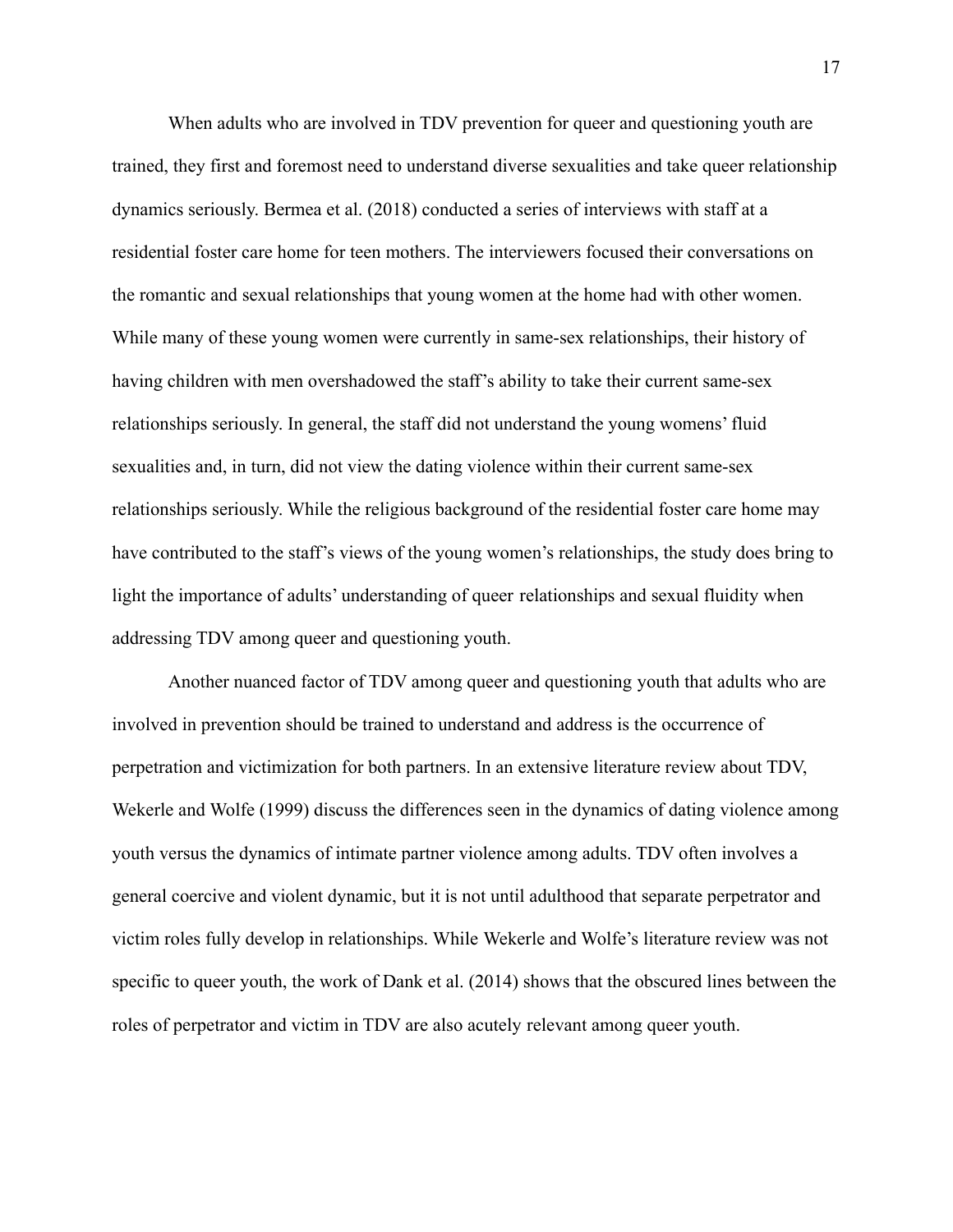Dank et al.'s 2014 survey of middle schoolers and high schoolers, which was previously discussed in the peer-involved prevention section, found an overlap of perpetration and victimization roles among queer youth. In this survey, TDV was divided into the categories of physical dating violence, psychological dating abuse, cyber dating abuse, and sexual coercion. Dank et al. compared the rates of perpetration and victimization of these four types of TDV among various demographic groups within their participants. The demographics that were analyzed included gender and sexuality. Dank et al.'s study found that while there were differences in the specific types of TDV experiences among different demographic groups, there was also a large overlap between perpetration and victimization. For example, they found that female participants were the second most likely group to experience victimization from psychological, cyber, and sexual TDV, but they were also the second most likely group to engage in the perpetration of physical, psychological, and cyber TDV. This was also true for queer youth and was particularly notable for transgender participants. Transgender participants reported the highest rates of victimization in all TDV categories, but they were also the most likely to engage in the perpetration of physical, cyber, and sexual TDV. The findings of Dank et al. (2014) indicate that the perpetration and victimization of TDV are nuanced, especially among transgender youth, which can be partially explained by Semenza's (2021) work on polyvictimization—discussed in the Target Populations section of this paper. Because the dynamics of TDV are different for teenagers than they are in adult relationships, this nuance should be explicitly addressed during trainings, as it may not be intuitive for adults involved in the prevention of TDV among queer and questioning youth.

When adults adequately understand and connect with queer youth, they can be invaluable sources of support for queer youth. The potential for positive adult involvement is shown in Reed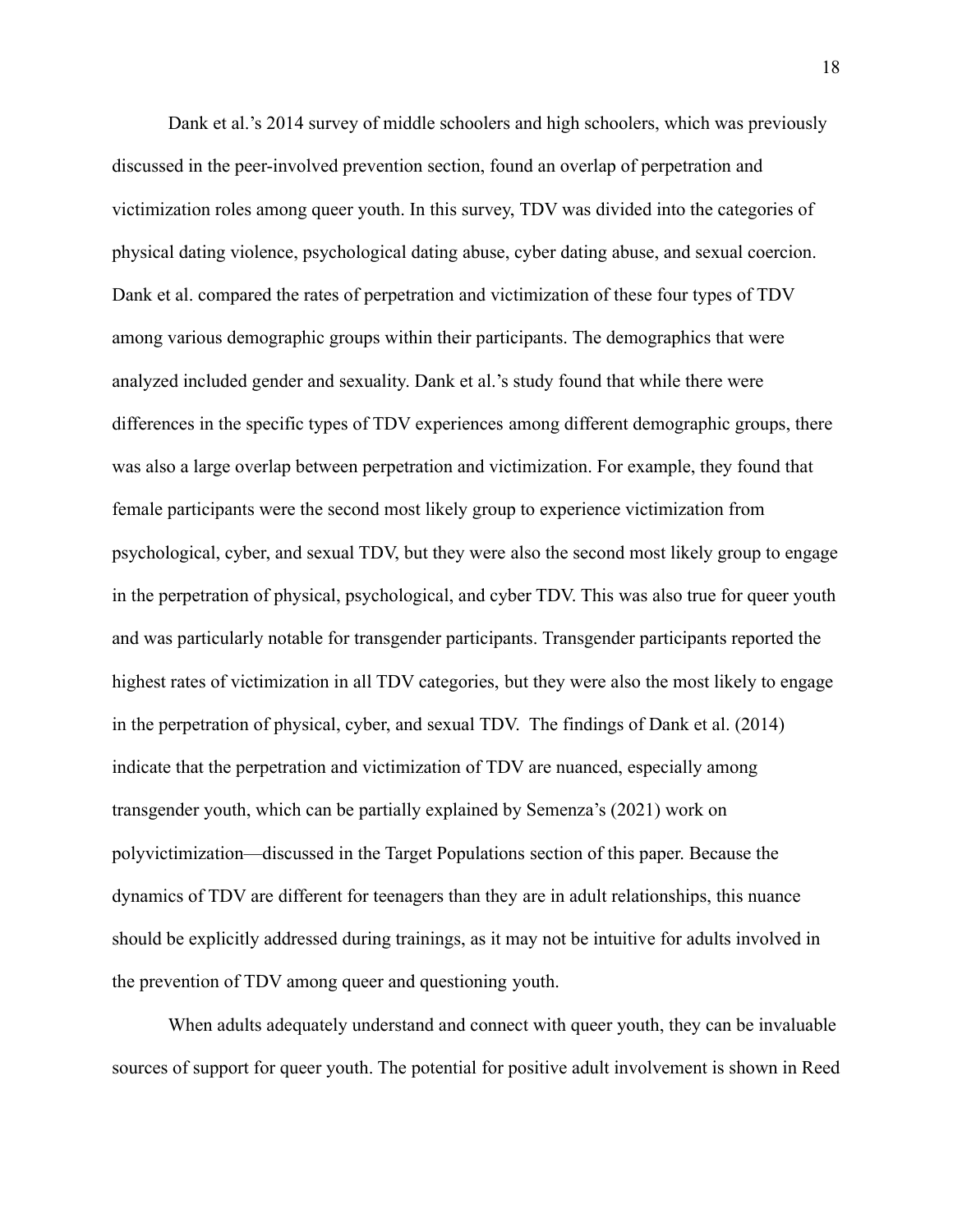et al.'s study of mentorship relationships with young black men who have sex with men (YBMSM) (2019). This study consisted of interviews with 169 YBMSM from the ages of 13-24 years old who reside in Michigan. Interestingly, 95.8% of this population of young Black men reported having a mentorship relationship with at least one adult in their life. These results drastically differ from the study by Higa et al. (2014)—previously discussed in the peer-involved prevention section—in which the predominantly White, queer, youth participants from Washington state reported mostly negative experiences with adults that heterosexual youth normally turn to for support. While Reed et al.'s results were somewhat similar to Higa et al. in the way that the mentors of YBMSM were rarely school personnel, they found that two-thirds of YBMSM reported family members being mentors, which drastically differed from the results from Higa et al. (2014). This discrepancy in results between Higa et al. and Reed et al. demonstrates the importance of race, culture, and location in research on TDV among queer and questioning youth—which will be discussed further in the Discussion section of this paper. While these results may differ between different demographics within queer and questioning youth, Reed et al.'s work still indicates the potential for adult support roles for adults who connect with and understand queer and questioning youth. During the interviews, YBMSM reported that their mentors were active in "promoting identity development, enhancing cognitive skills, and promoting social and emotional growth" (Reed et al., 2019, p. 969). These factors closely align with the needs of queer youth that I found were relevant to the prevention of TDV. In conjunction with the training and understanding that Bermea et al. (2018) and Edwards et al. (2020) advocate for, Reed et al. show the potential for adults to be better mentors and, by extension, better facilitators for peer-involved prevention.

#### **Discussion**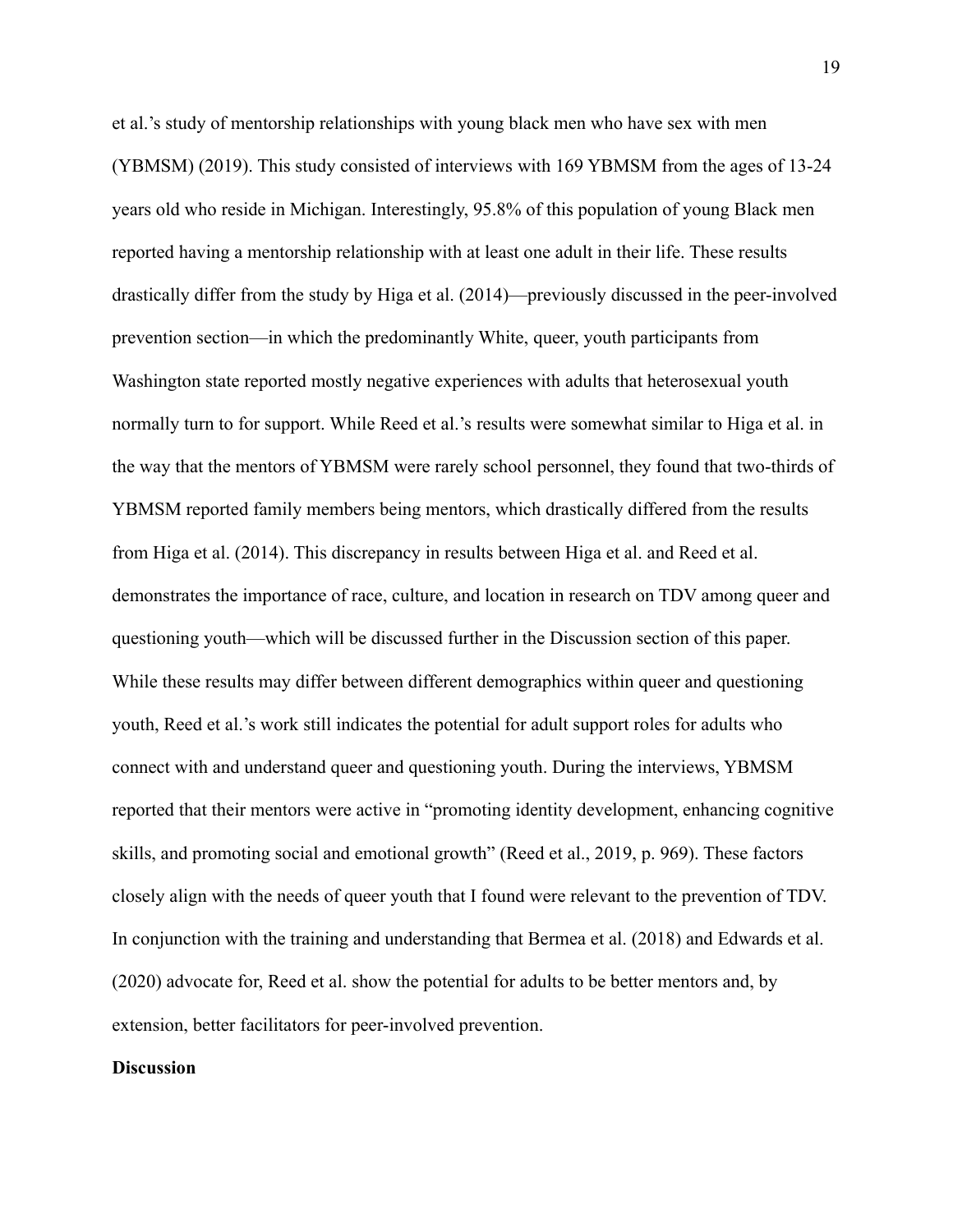Current prevention programs address some of the risk factors and social factors that I have identified throughout this paper, but there are still dimensions of TDV prevention that these prevention programs, as well as future programs, could consider in order to more directly address the needs of queer and questioning youth. The table below shows the risk factors and social factors for queer and questioning youth that current prevention programs address, based on my preliminary research.

|                                                                 | <b>Dating</b><br><b>Matters</b> | <b>Green</b><br>Dot | Coaching<br><b>Boys into</b><br>Men | <b>Shifting</b><br><b>Boundaries</b> | <b>Safe</b><br><b>Dates</b> | <b>Second</b><br><b>Step</b> | <b>Bringing</b><br>In the<br><b>Bystander</b> |
|-----------------------------------------------------------------|---------------------------------|---------------------|-------------------------------------|--------------------------------------|-----------------------------|------------------------------|-----------------------------------------------|
| <b>Bullying</b>                                                 | X                               | X                   | $NE^*$                              | X                                    |                             | X                            |                                               |
| Identity<br>Development                                         |                                 | X                   | NE                                  |                                      |                             | X                            |                                               |
| Peer-involved<br>Prevention                                     | X                               | X                   | X                                   | X                                    | X                           | X                            | X                                             |
| Training for<br><b>School Faculty</b><br>and/or Parents         | X                               | X                   | X                                   | X                                    | X                           | X                            |                                               |
| Understanding<br>of obscured<br>perpetrator and<br>victim roles |                                 |                     |                                     |                                      |                             |                              |                                               |
| Understanding<br>of sexual<br>fluidity                          |                                 |                     |                                     |                                      |                             |                              |                                               |
| Mentorship                                                      |                                 |                     | X                                   |                                      |                             |                              |                                               |

\* NE - Implied but Not Explicit

None of the current TDV prevention programs recommended by the CDC explicitly advertise using a framework that understands the obscured perpetrator and victim roles that are seen throughout TDV and are particularly relevant for queer and questioning youth (Dank et al., 2014). It is possible that this dynamic is understood and less explicitly addressed, though.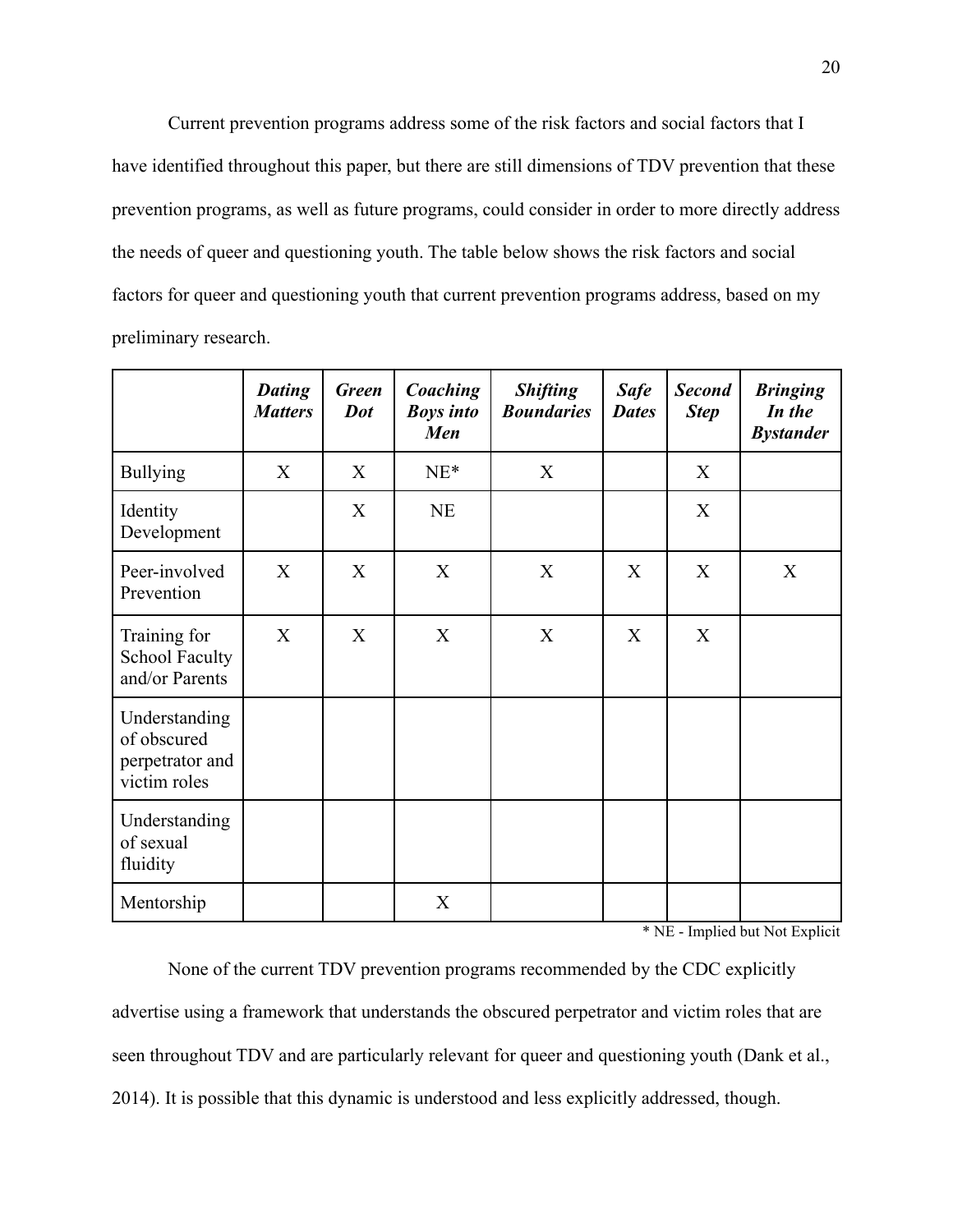Unsurprisingly—since none of these programs directly address queer and questioning youth—none of these programs mention incorporating an understanding of sexual fluidity into the trainings for school faculty and parents. Shown by the work of Bermea et al. (2018), understanding sexual fluidity is an important component to working with queer youth and could be added to the training curriculum for programs that want to address TDV among queer youth.

Only Coaching Boys into Men had a mentorship component in their program. Although mentorship is not a necessity for queer TDV programs, it can be a valuable asset to queer and questioning youth. This is seen in the work of Reed et al. (2019), in which mentors provide support in identity development, as well as cognitive, social, and emotional growth for queer and questioning youth. Green Dot and Dating Matters were the only programs that had an explicit identity development component to their programs, although the mentorship aspect of Coaching Boys into Men implies that the athletes in the program would receive some support in identity development. As identity development, and particularly sexual identity development, is an important factor for queer and questioning youth, it could be beneficial for more prevention programs to include programming that supports identity development and facilitates mentorship.

The majority of the current prevention programs address bullying and provide training for school faculty and/or parents, both of which are important for working with queer and questioning youth. In order to directly target queer and questioning youth, though, the training for school faculty and parents should include specific information on understanding queer youth's relationships and the nuances that may be present in TDV among queer youth—such as sexual fluidity and obscured perpetrator and victim roles. Notably, all of the current TDV prevention programs recommended by the CDC use some form of peer-involved prevention. This is mostly seen in the form of encouraging bystander action and working to change social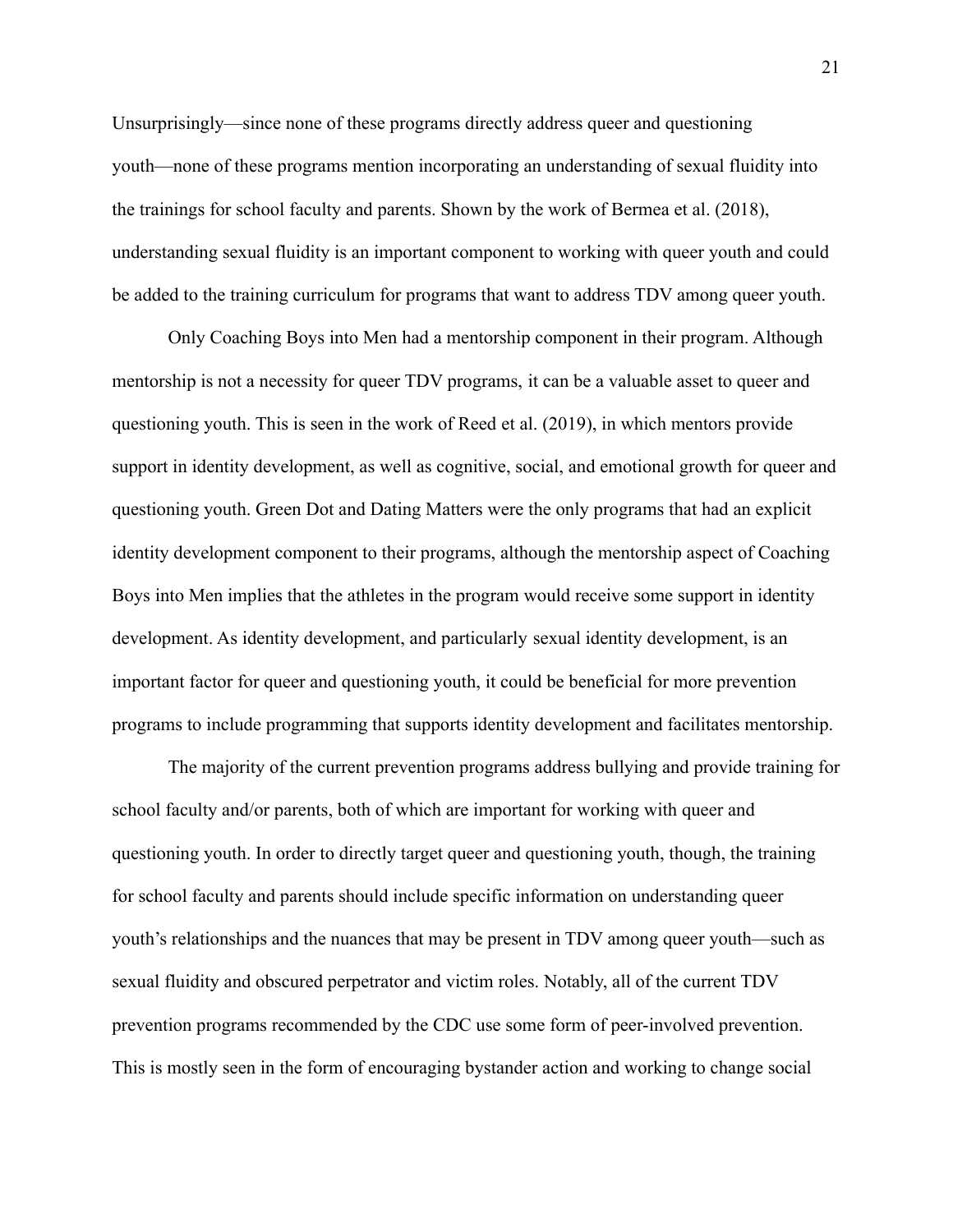norms within schools and the wider community. This use of peer-involved prevention is promising for queer youth and could be more directly implemented in queer spaces.

Interestingly, Green Dot and Safe Dates have both adapted their programs to work for various populations. Green Dot has been adapted for use in multiple cultures and organizations, such as the Air Force, Native American and Alaskan communities, South African communities, and women's trade organizations. Safe Dates also has programs for unique organizations, such as faith programs and crisis centers. These adaptations raise the idea of adapting current prevention programs for queer clubs and organizations. While there are changes that would need to be made to any of these programs to be used in queer-specific spaces, each of the programs does have components that are already useful for this population. TDV prevention programs for queer and questioning youth do not need to be made from scratch, but this at-risk population deserves to have prevention programming that is adapted to address their needs.

More research on TDV among queer and questioning youth is also needed to effectively create or adapt TDV prevention programs for this population. First of all, studies should be conducted on the effectiveness of current prevention programs on queer and questioning youth. While this paper compares the needs of queer and questioning youth to those addressed by current prevention programs, it is still unknown how effective these programs truly are for this population. Secondly, studies are needed that are specific to questioning youth and the effect of identity development on TDV for this population. While research suggests that healthy identity development could mitigate the risk of TDV among questioning youth, it has not been directly studied. Finally, future research should include diverse, national data. The majority of the studies about queer and questioning youth that I found throughout my research were conducted in New England, which is predominantly White. Culture, demographics, and location can change the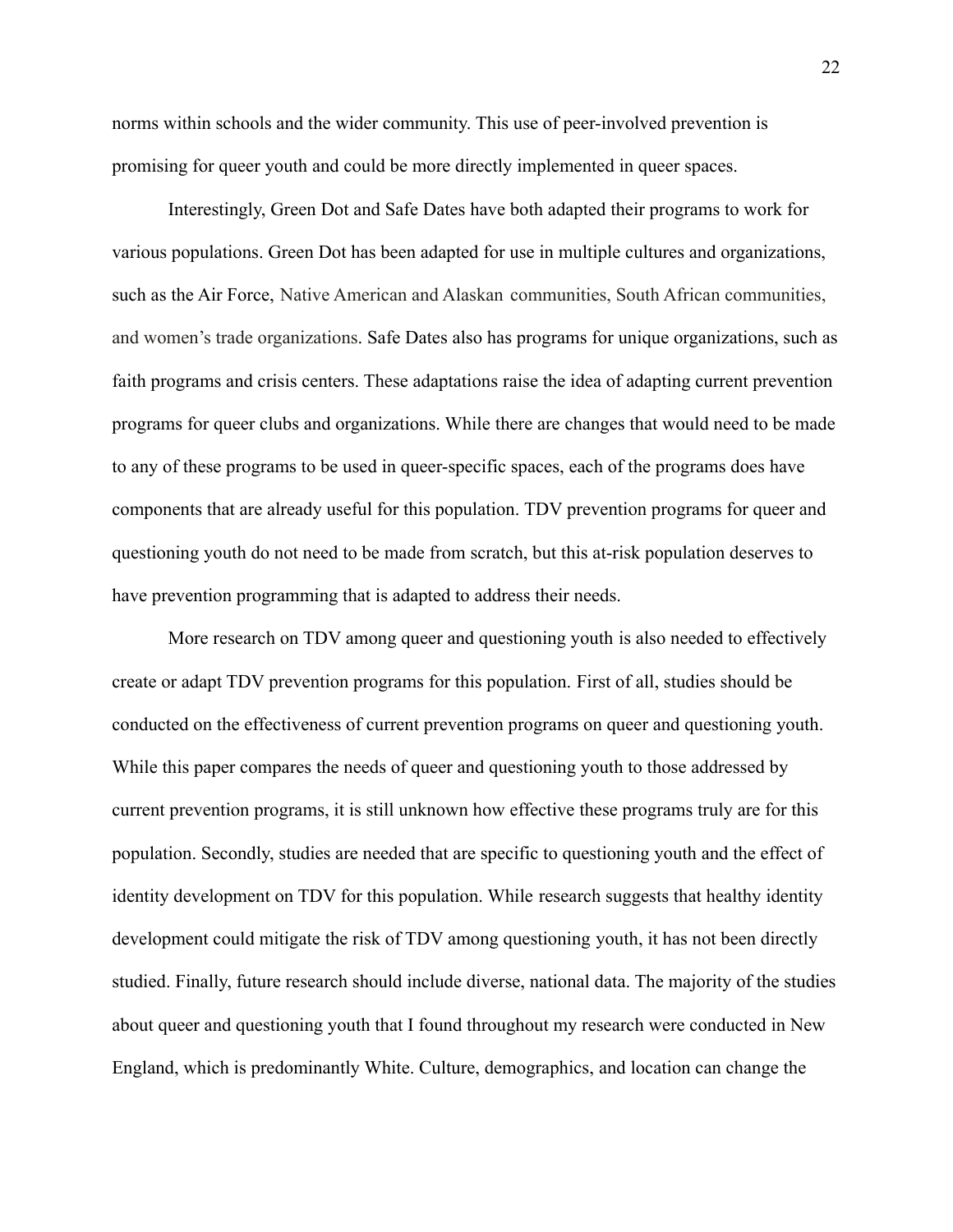needs of queer and questioning youth—as was seen with the different types of relationships queer and questioning youth had with adults found in Reed et al. (2019) with Black participants in Chigaco versus Higa et al. (2014) with mostly White participants in Washington state.

# **Conclusion**

Through the examination of current literature on TDV among queer and questioning youth, this literature review identified factors that are particularly important to TDV prevention among this population. Two main target populations within queer youth were identified. Queer youth who have experienced bullying and sexual harassment, especially within multiple areas of their life, were notably more likely to experience TDV, both in perpetration and in victimization. Queer youth who are unstable in their identity are also significantly more at risk for experiencing TDV. Special attention should be given to these two target populations within the larger framework of TDV prevention for queer and questioning youth.

While researching risk factors and social factors that are specifically relevant to TDV among queer and questioning youth, two components stood out as being particularly important to TDV prevention among queer and questioning youth. The first component is the use of peer-involved prevention. Peer-involved prevention can be used to make queer and questioning youth feel more comfortable talking about their TDV experiences. It also takes advantage of the influence that pre-existing peer support networks have on queer and questioning youth's experiences of TDV. The second important component of TDV prevention among this population involves the support of adults who are trusted by queer and questioning youth, and who are well-trained in the nuances of TDV among this population. With further research on the effectiveness of current prevention methods among queer and questioning youth, as well as the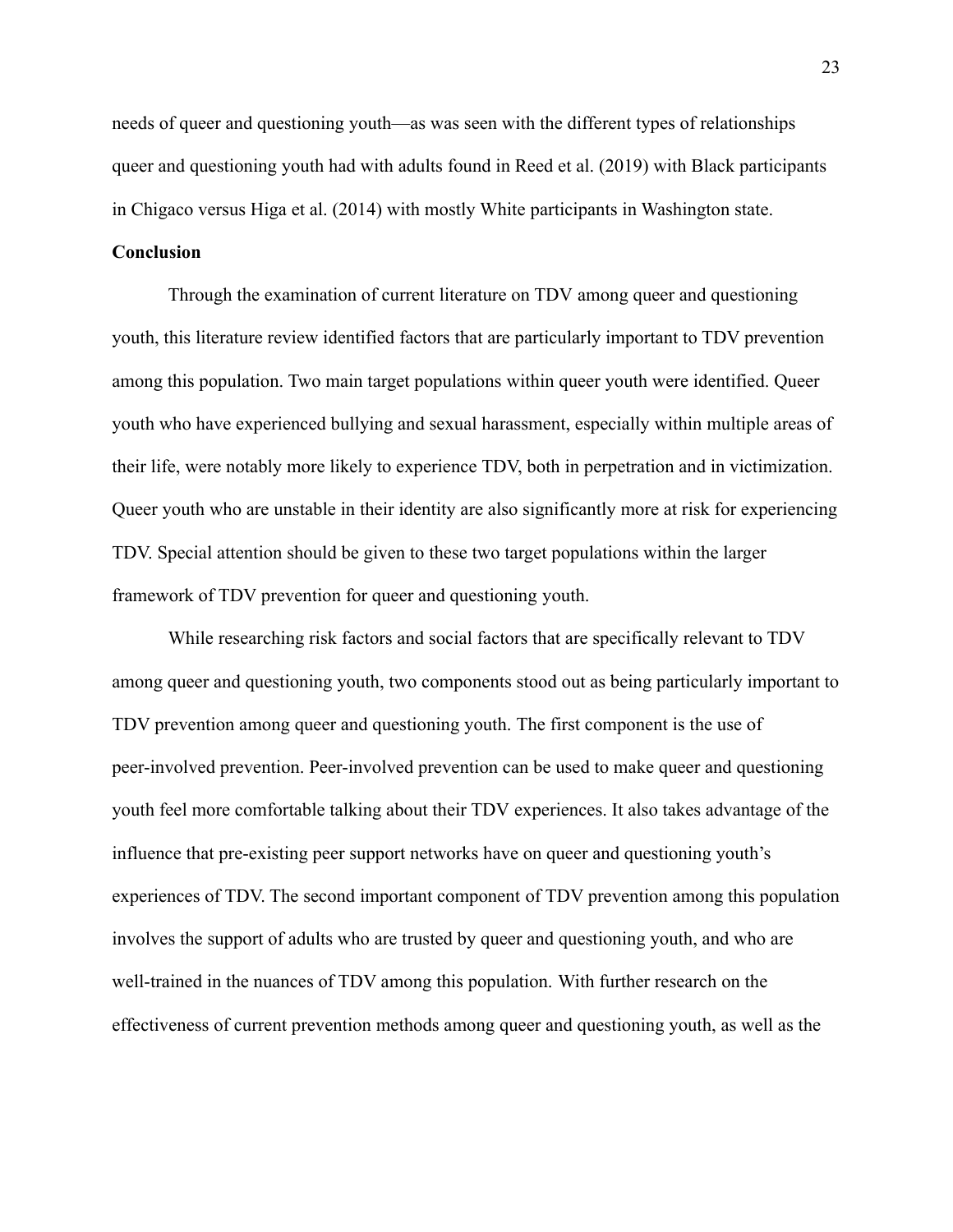addition of more diverse studies, TDV prevention programs specific to queer youth can be adapted from current prevention programs or created independently.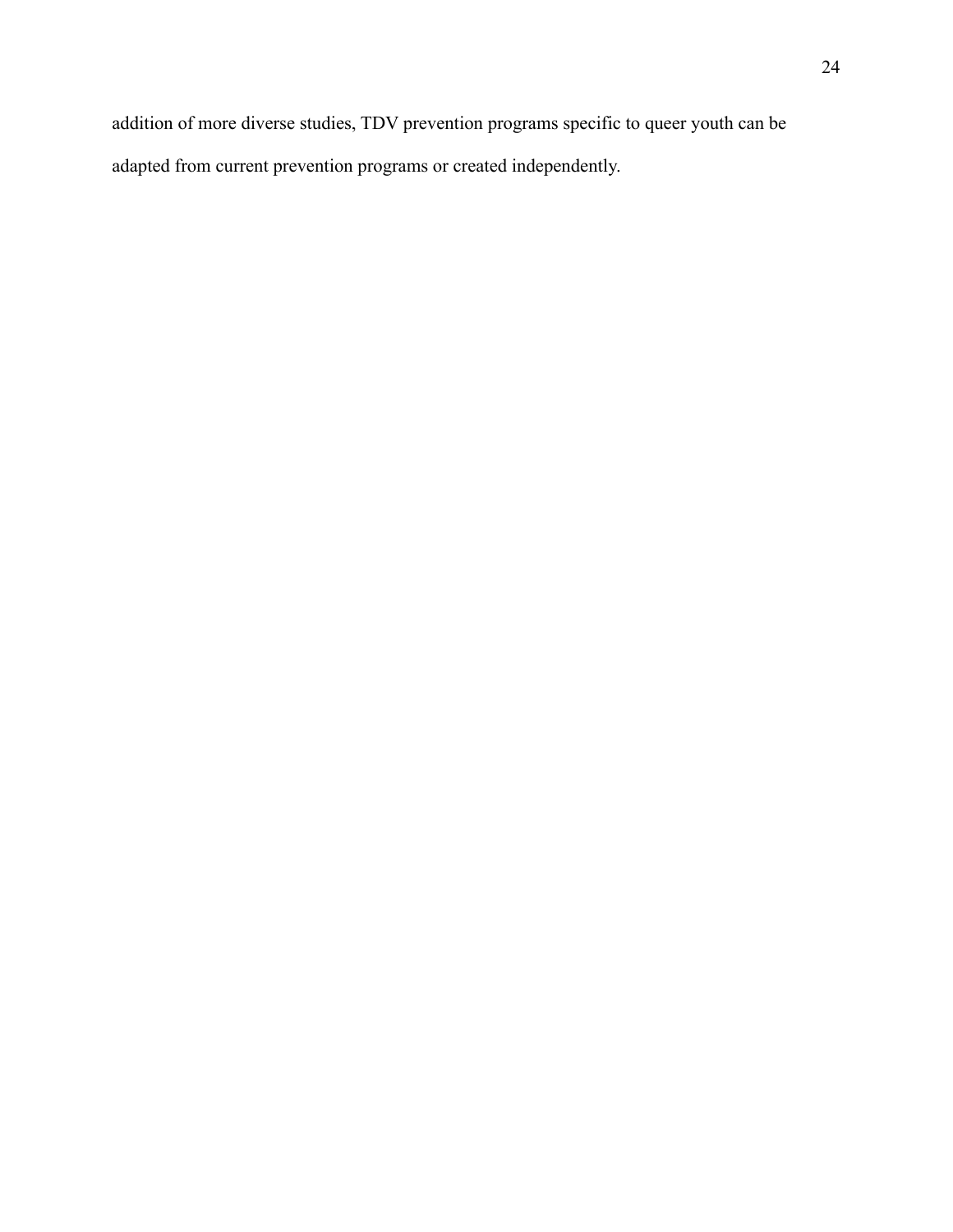#### **References**

Alteristic. (n.d.). *Green Dot*. https://alteristic.org/services/green-dot/

Anater A. F. & Dion, T. (2019). Teen dating violence with LGBTQ students: A call to practice. *National Association of School Psychologists*, 47(5), 27-29.

Banyard, V., Mitchell, K. J., Waterman, E. A., Rizzo, A. J., & Edwards, K. M. (2020). Context matters: Reactive and proactive bystander action to prevent sexual and dating violence in high schools. *Journal of School Violence*, *19*(4), 499–511. https://doi.org/10.1080/15388220.2020.1752221

- Bermea, A. M., Rueda, H. A., & Toews, M. L. (2018). Queerness and dating violence among adolescent mothers in foster care. *Journal of Women and Social Work*, 33(2), 164-176. https://doi.org/10.1177/0886109917737880
- Blosnich, J. R. & Bossarte, R. M. (2009). Comparisons of intimate partner violence among partners in same-sex and opposite-sex relationships in the united states. *American Journal of Public Health,* 99(12), 2182-2184. https://doi.org/10.2105/AJPH.2008.139535
- Bruce, D., Harper, G. W., & Bauermeister, J. A. (2015). Minority stress, positive identity development, and depressive symptoms: Implications for resilience among sexual minority male youth. *Psychology of Sexual Orientation and Gender Diversity*, *2*(3), 287–296. http://dx.doi.org.proxy.lib.pdx.edu/10.1037/sgd0000128

Centers for Disease Control and Prevention. (n.d.-a). *Prevention Strategies.* https://www.cdc.gov/violenceprevention/sexualviolence/prevention.html

Centers for Disease Control and Prevention. (n.d.-b). *About Dating Matters.* https://www.cdc.gov/violenceprevention/intimatepartnerviolence/datingmatters/about.ht ml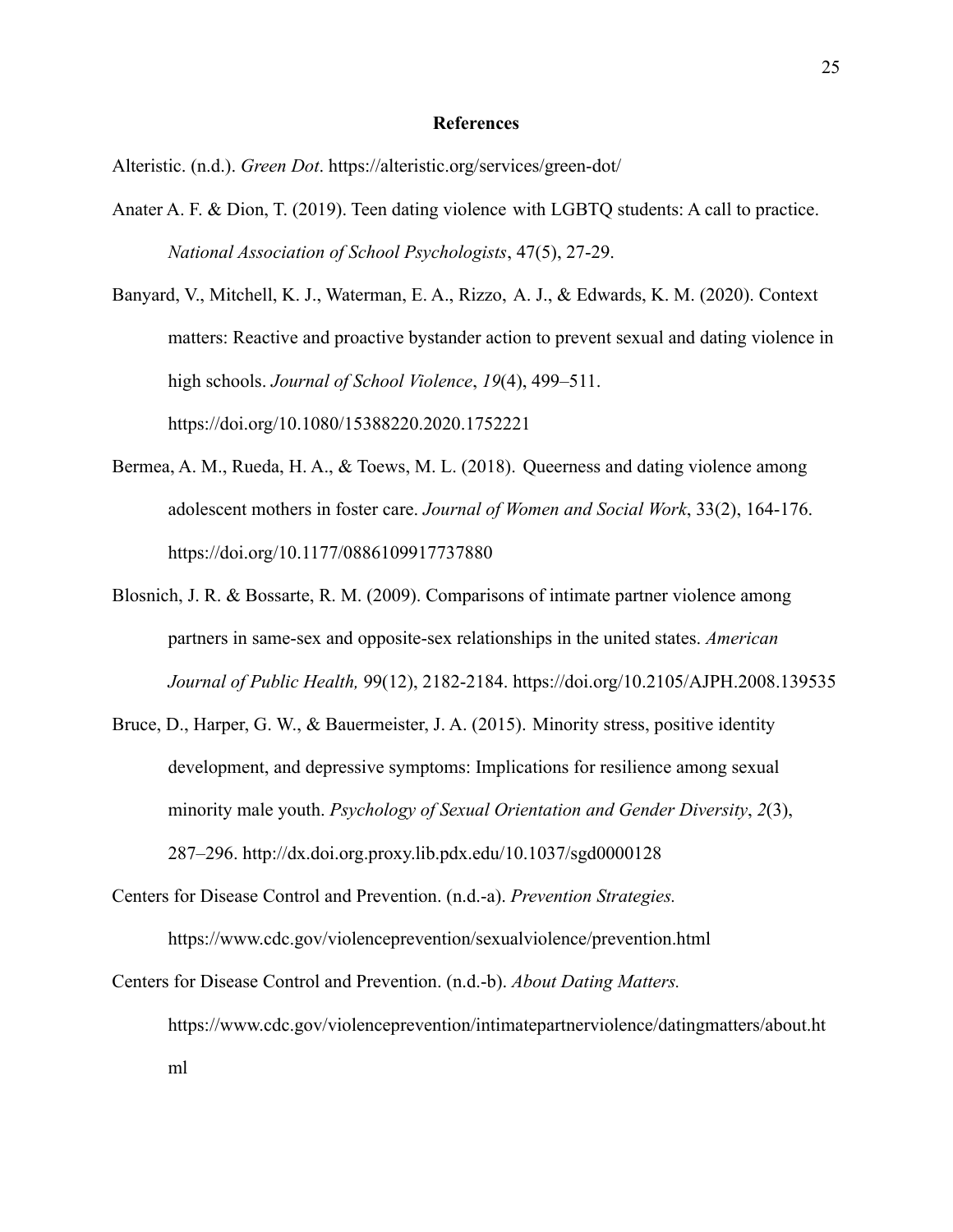Coaching Boys into Men. (n.d.). *Coaches*. https://www.coachescorner.org/coach-respect/

- Dank, M., Lachman, P., Zweig, J. M., Yahner, J. (2014). Dating violence experiences of lesbian, gay, bisexual, and transgender youth. *Journal of Youth and Adolescence,* 43, 846-857. https://doi.org/10.1007/s10964-013-9975-8
- Edwards, K. M., Rodenhizer, K. A., & Eckstein, R. P. (2020). School personnel's bystander action in situations of dating violence, sexual violence, and sexual harassment among high school teens: A qualitative analysis. *Journal of Interpersonal Violence*, *35*(11–12), 2358–2369. https://doi.org/10.1177/0886260517698821
- Hazelden Betty Ford Foundation. (n.d.). *Safe Dates Prevention Program for Dating Abuse.* https://www.hazelden.org/web/public/safedates.page
- Hequembourg, A. L., Livingston J. A., & Wang, W. (2020). Prospective associations among relationship abuse, sexual harassment and bullying in a community sample of sexual minority and exclusively heterosexual youth. *Journal of Adolescence*, 83, 52-61. https://doi.org/10.1016/j.adolescence.2020.06.010.
- Higa, D., Hoppe, M. J., Lindhorst, T., Mincer, S., Beadnell, B., Morrison, D. M., Wells, E. A., Todd, A., & Mountz, S. (2014). Negative and positive factors associated with the well-being of lesbian, gay, bisexual, transgender, queer, and questioning (LGBTQ) youth. *Youth & Society*, *46*(5), 663–687. https://doi.org/10.1177/0044118X12449630
- Jones, C. A., & Raghavan, C. (2012). Sexual orientation, social support networks, and dating violence in an ethnically diverse group of college students. *Journal of Gay & Lesbian Social Services*, *24*(1), 1–22. https://doi.org/10.1080/10538720.2011.611107
- National Institute of Justice. (2012, March 22). *Program Profile: Shifting Boundaries*. Crime Solutions. https://crimesolutions.ojp.gov/ratedprograms/226